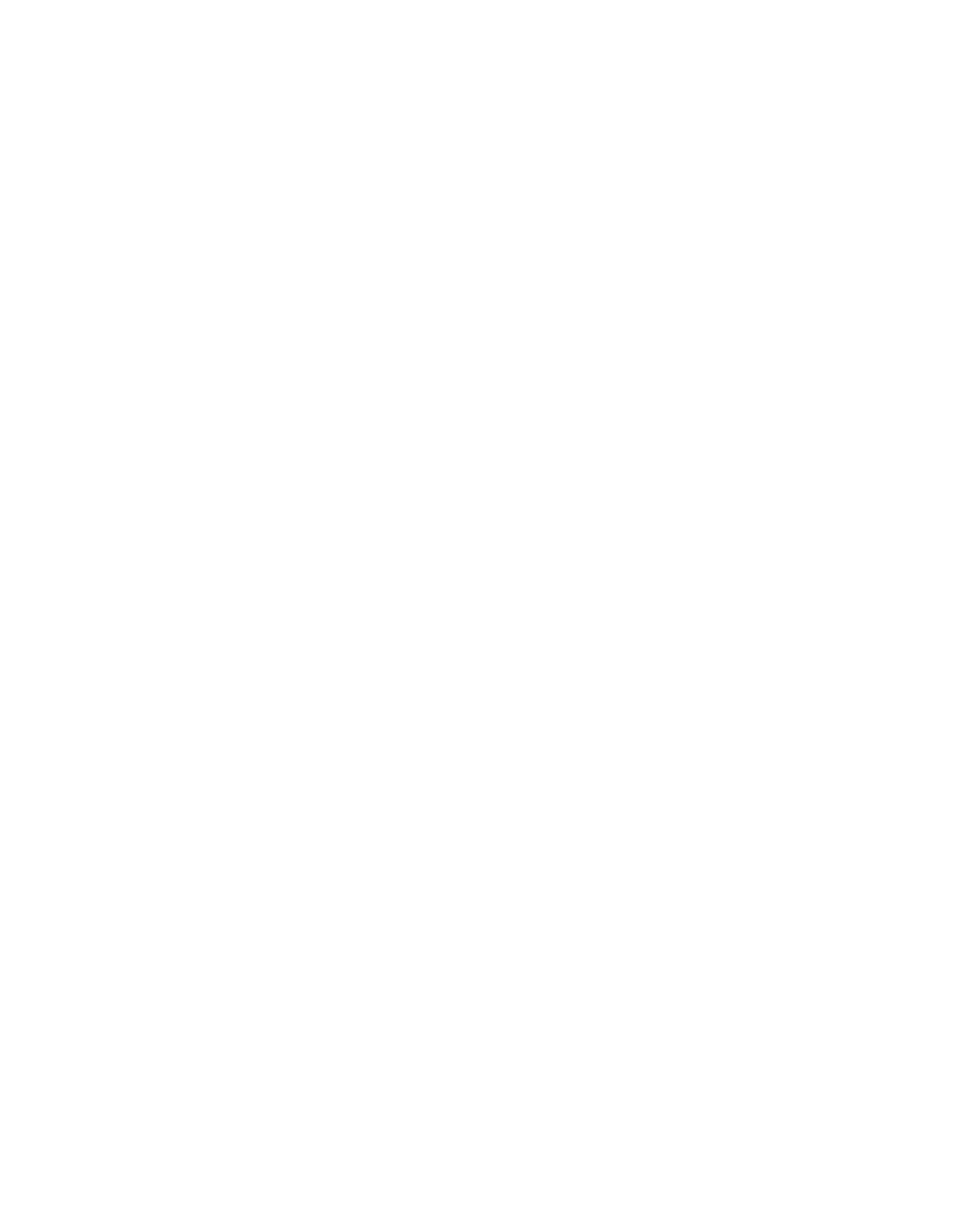# INDIAN STATISTICAL INSTITUTE

# **Contents**

| 1                       | Introduction                                                                                                                                                                                                                                                                      | 1                                                                                                                   |
|-------------------------|-----------------------------------------------------------------------------------------------------------------------------------------------------------------------------------------------------------------------------------------------------------------------------------|---------------------------------------------------------------------------------------------------------------------|
| 2                       | A Brief History of the Institute                                                                                                                                                                                                                                                  | 3                                                                                                                   |
| 3                       | <b>Bachelors and Masters Degree Programmes</b>                                                                                                                                                                                                                                    | 6                                                                                                                   |
| $\overline{\mathbf{4}}$ | <b>Academic Authorities and Statutory Bodies</b><br>4.1<br>4.2<br>4.3<br>4.4<br>4.5<br>4.6                                                                                                                                                                                        | 6<br>6<br>6<br>$\tau$<br>$\overline{7}$<br>$\tau$<br>7                                                              |
| 5                       | <b>Rules and Regulations</b><br>5.1<br>5.2<br>Attendance<br>5.3<br>5.4<br>5.5<br>5.5.1<br>5.5.2<br>5.5.3<br>5.5.4<br>5.5.5<br>5.6<br>5.7<br>5.8<br>5.9<br>Discontinuing a Programme $\ldots \ldots \ldots \ldots \ldots \ldots \ldots \ldots \ldots \ldots \ldots \ldots$<br>5.10 | 7<br>$\overline{7}$<br>8<br>8<br>8<br>9<br>9<br>9<br>10<br>11<br>11<br>12<br>13<br>13<br>14<br>14<br>17<br>17<br>18 |
| 6                       | <b>Miscellaneous</b><br>6.1<br>6.2<br>6.3<br>6.4<br>6.5<br>Students Receiving Stipends/Scholarships from External Agencies<br>6.6                                                                                                                                                 | 20<br>20<br>20<br>20<br>21<br>21<br>21                                                                              |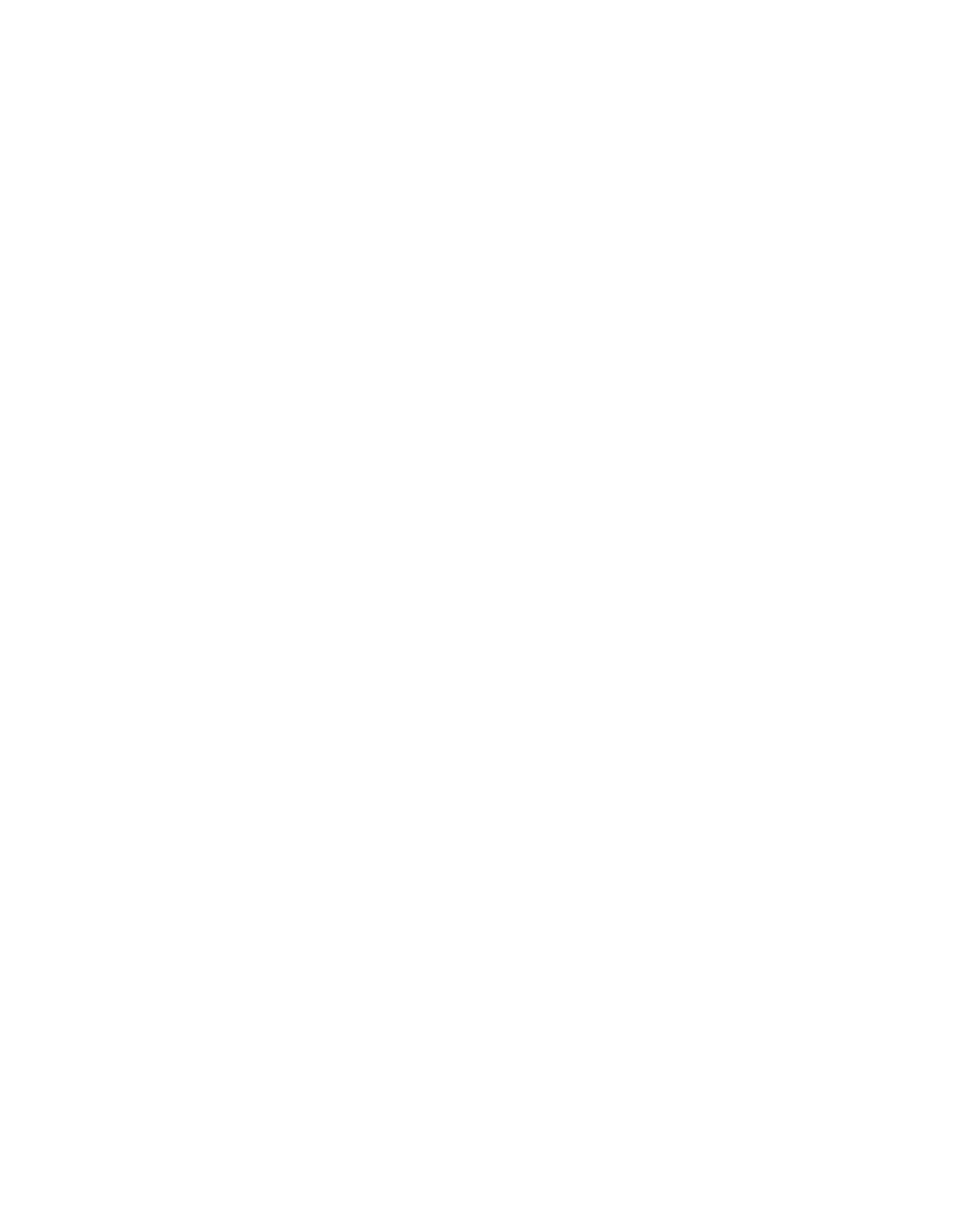## <span id="page-5-0"></span>1 Introduction

The Indian Statistical Institute, known widely as ISI, was founded in 1931 by Professor Prasanta Chandra Mahalanobis. Growing out of a small Statistical Laboratory set up by Professor Mahalanobis in the Presidency College in Kolkata, the Institute soon moved into its present campus at Baranagar on the northern outskirts of Kolkata. Ever since that humble beginning, over the past eight decades, the Institute has undergone phenomenal growth and is now widely regarded as one of the leading institutions in the world as a centre for research and training in Statistics and related sciences.

In recognition of the importance of the Institute in the development and application of Statistics, the Parliament of India, in 1959, enacted the Indian Statistical Institute Act, declaring it an Institution of National Importance and empowering it to grant degrees and diplomas in Statistics. In 1995, this Act was further amended, empowering the Institute to grant degrees and diplomas also in Mathematics, Quantitative Economics, Computer Science and other subjects related to Statistics as may be determined by the Institute from time to time.

The headquarters of the Institute is located in Kolkata. However, centres of the Institute have come up over the years in other major cities. At present, the Institute has four centres operating at Delhi, Bengaluru, Chennai and Tezpur. In addition, the Institute has a branch at Giridih devoted to agricultural and sociological research and also a network of units at Coimbatore, Hyderabad, Mumbai and Pune, that are involved in activities related to Statistical Quality Control and Operations Research.

Most of the research and teaching activities of the Institute take place in its headquarters in Kolkata and the four centres. In Kolkata, Delhi, Bengaluru and Hyderabad, the Institute has its own campus and they are equipped with adequate hostel facility for students, residential quarters for the faculty and guest houses, and also recreational and medical facilities. The campus at Giridih has a small guest house and rudimentary hostel facilities. The relatively new centres at Chennai and Tezpur are still operating from temporary locations. However, at these centres too, the Institute is providing hostel facility for students and residential facility for faculty members. At each of these five locations, there are a large number of scientists in Theoretical and Applied Statistics, Mathematics and Economics. In Kolkata, Chennai and Bengaluru, there is also a large group of scientists in Computer and Communication Sciences, Statistical Quality Control and Operations Research and other branches of natural and social sciences.

A sizable proportion of the students passing out of the Institute go on to build remarkably successful careers in research and academics. Some of the most eminent and leading researchers and academics in the fields of Statistics, Mathematics, Computer Science and Economics are alumni of the Institute. At the same time, students of the Institute who have gone into industry have also been extremely successful. A number of top and well-accomplished leaders in industry are also alumni of the Institute.

For many years now, the Institute has been running a very proactive on-campus placement programme. Under the supervision of a member of the teaching faculty, this programme has been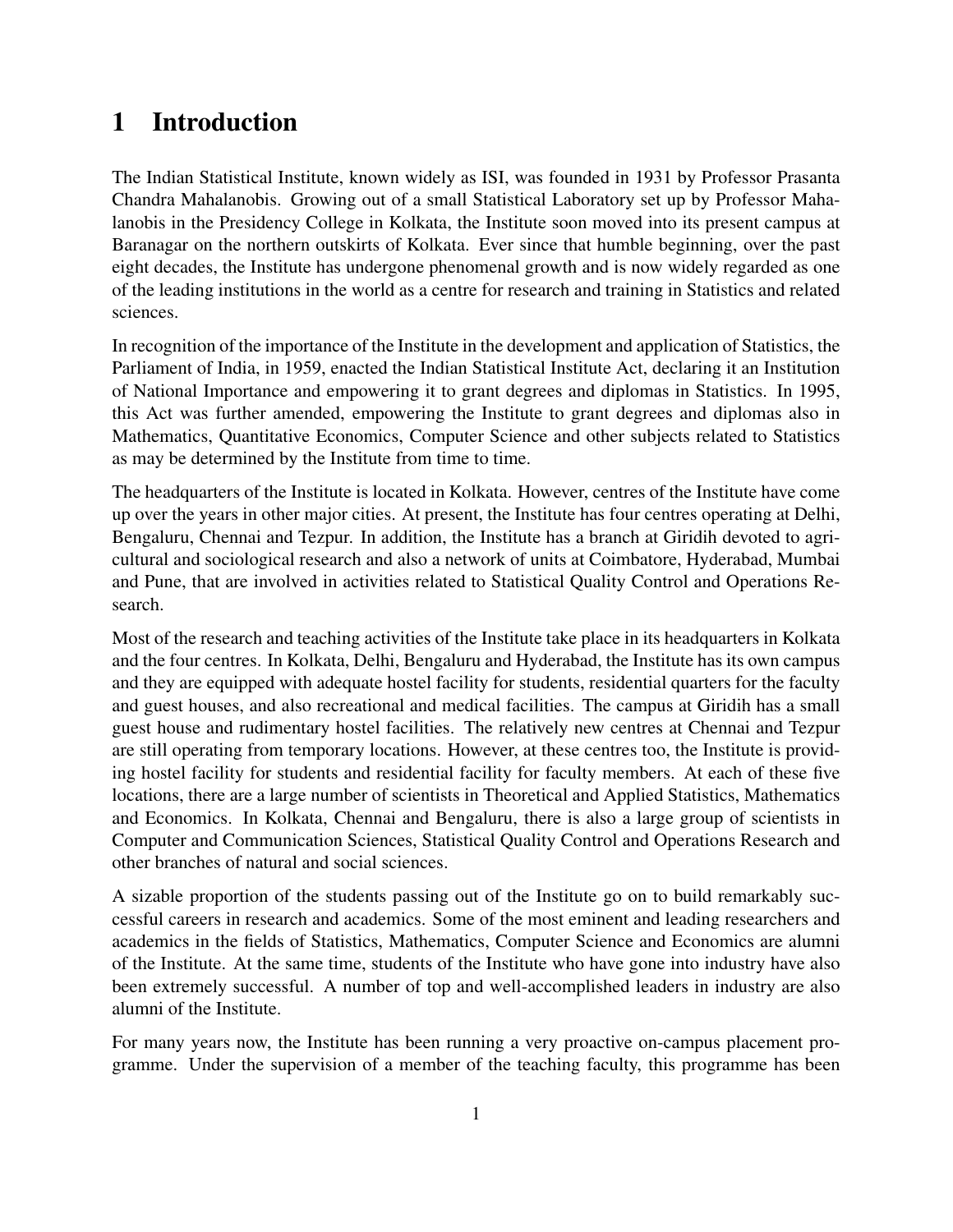very successful in providing the aspiring students, in the final years of their respective programmes, excellent placement opportunities in some of the leading organisations in various sectors of the industry. Some of the companies that have visited the Institute campus for recruitment in the past few years are: AIG, American Express, ANZ, Axis Bank, AB InVeb, AXA Life Insurance, BARC India, BCS Technology, BlackRock, Barclays Shared Services, Capital One, Citibank, Credit Suisse, Crisil, CIBIL, Citi Corp., Cummins India, Deloitte, Dr. Reddy's Lab, Dunia Finance LLC, Ernst & Young, Envestnet-Yodlee, FICO, Goldman Sachs, HSBC Technology & Services, IBM, ICICI, JP Morgan, KPMG, Mahindra Comviva, Mckinsey, Media.net, Metro, Microsoft, Narayana Hrudayalaya, Novartis, Nielsen, Petrabytes Corporation, RedBus, Reliance, Samsung, Standard Chartered, TCS Analytics, TCS Innovation Lab, United Health Group, Walmart Lab, ZS, Zendrive, etc.

Over the last several years, the Institute has been very actively pursuing institution-level collaboration that has led to Memoranda of Understanding (MOUs) with a number of universities/academic institutions as well as industrial organisations. These MOUs range from collaborative research to research grants for students/faculty as well as student/faculty exchange programmes. At present, the Institute has MOUs signed with, among others, the following institutions/organisations: National Highway Authority of India, Tata Consultancy Services Ltd., EfD Secretariat at UGOT, Silicon Valley Com Foundation, Airport Authority of India, Networks Specified, Ericsson India, American Society for Quality India, IIT Madras, Szechenyi Istvan University, Hitachi India Pvt. Ltd., Bridge and Roof Company Ltd., Infosys Ltd., National Research University, Eastern Africa Statistical Training, State University of New York, London School of Economics, BRAC-University, Tata Institute of Social Sciences, City University of Hong Kong, University of Warwick, Yokohama National University.

The Central Library of the Institute, located at Kolkata (with a network extending to two major libraries at Delhi and Bengaluru Centres and other locations of the Institute), has one of the richest collections in the country, particularly in the fields of Statistics and allied disciplines, namely, Mathematics, Economics, Computer Science, Earth Science, Life Science, Physics, Quality Control, etc. In addition to a total volume of more than three lakhs, comprising books, bound journals, official reports/data-books, dissertations and theses, reprints, non-print materials such as CDs/floppies, microfilms and microfiches, it maintains online access to journals and all the major scientific publication databases. It has also a separate NBHM collection funded by National Board for Higher Mathematics, Department of Atomic Energy, Government of India. It is making endeavours to create institutional repositories using open-source software, facilitating access to indigenous resources across regions and increasing the visibility of such resources. As a part of the Central Library, the renovated Amrapali building which was the residence of the founder of the Institute, now houses the P C Mahalanobis Memorial Museum and Archives.

The Institute also runs the International Statistical Education Centre (ISEC), established in 1950, under the auspices of the Government of India. This Centre has been providing training in Statistics to sponsored students mainly from the developing countries of the Middle-East, South and South East Asia and the Far East and from the Commonwealth countries of Africa. The Centre also offers various short-term courses in Statistics and related subjects.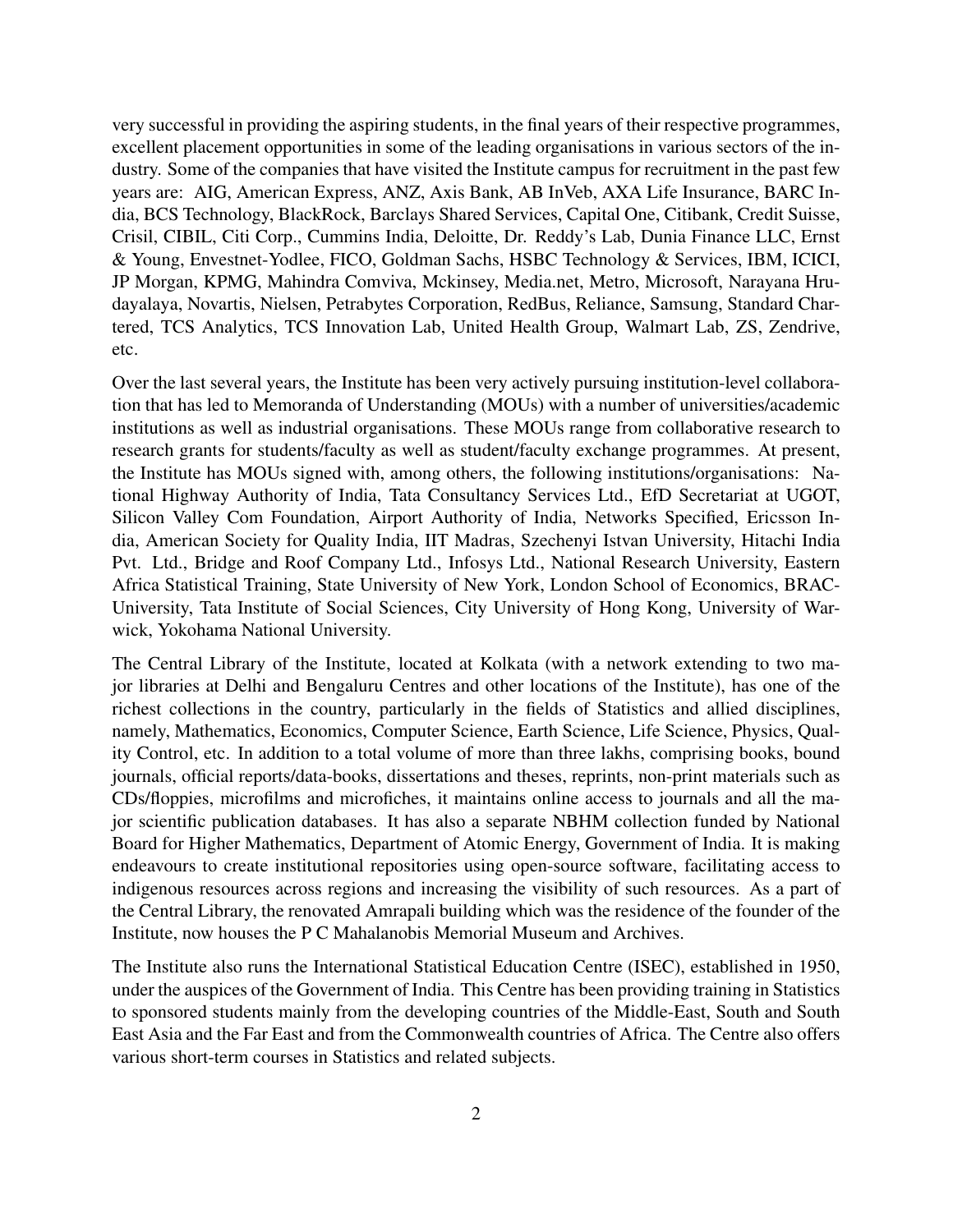## <span id="page-7-0"></span>2 A Brief History of the Institute

The Indian Statistical Institute had its beginning in a small statistical laboratory set up by Professor Prasanta Chandra Mahalanobis in the Presidency College at Kolkata, where he was then a professor of Physics. In a meeting held on  $17<sup>th</sup>$  December 1931 and presided over by Sir R. N. Mookerjee, the first President of the Institute, the Indian Statistical Institute (ISI) was formally established and Prasanta Chandra Mahalanobis was appointed the Honorary Secretary. The Institute was registered on 28th April, 1932, as a non-government and non-profit learned society under the Societies' Registration Act No. XXI of 1860. The Institute is now registered under the West Bengal Societies Registration Act XXVI of 1961, amended in 1964. The major objectives of the Institute, as stated in its Memorandum of Association, are:

- (i) to promote the study and dissemination of knowledge of Statistics, to develop statistical theory and methods, and their use in research and practical applications generally, with special reference to problems of planning for national development and social welfare;
- (ii) to undertake research in various fields of natural and social sciences with a view to the mutual development of Statistics and these sciences;
- (iii) to provide for, and undertake, the collection of information, investigations, projects, and operational research for purposes of planning and the improvement of efficiency of management and production.

With its humble start in a laboratory in the Presidency College, the Institute soon embarked upon a remarkable journey with enduring support from a number of distinguished personalities and devoted scholars in Kolkata. In the first two decades of its existence, which was a glorious chapter in the annals of Indian science and institution building, the ISI undertook a series of pioneering programmes involving application of Statistics in search of solutions to some of the urgent and live problems of the country. Such programmes included innovative projects on sample surveys of yield and land utilisation of crops, socio-economic after-effects of Bengal famine (1943-44) and problems of flood research, to name a few. Simultaneously, led by Professor Mahalanobis, pathbreaking theoretical research was carried out by a very able group of young statisticians including R C Bose, S N Roy and C R Rao. These innovations and methodological research have since become classics in Statistics. All these activities brought laurels for the Institute in India as well as abroad.

Over a period of several decades since its inception, the Institute made steady strides to establish its identity as a pioneering organisation nationally as well as internationally. Some of the principal achievements of this period include

- (i) the establishment of a full-fledged research and training school in Statistics and Probability with applications in natural and social sciences,
- (ii) the publication of *Sankhyā*, the first international journal of Statistics in India,
- (iii) the inception of a National Sample Survey wing, engaging in comprehensive socio-economic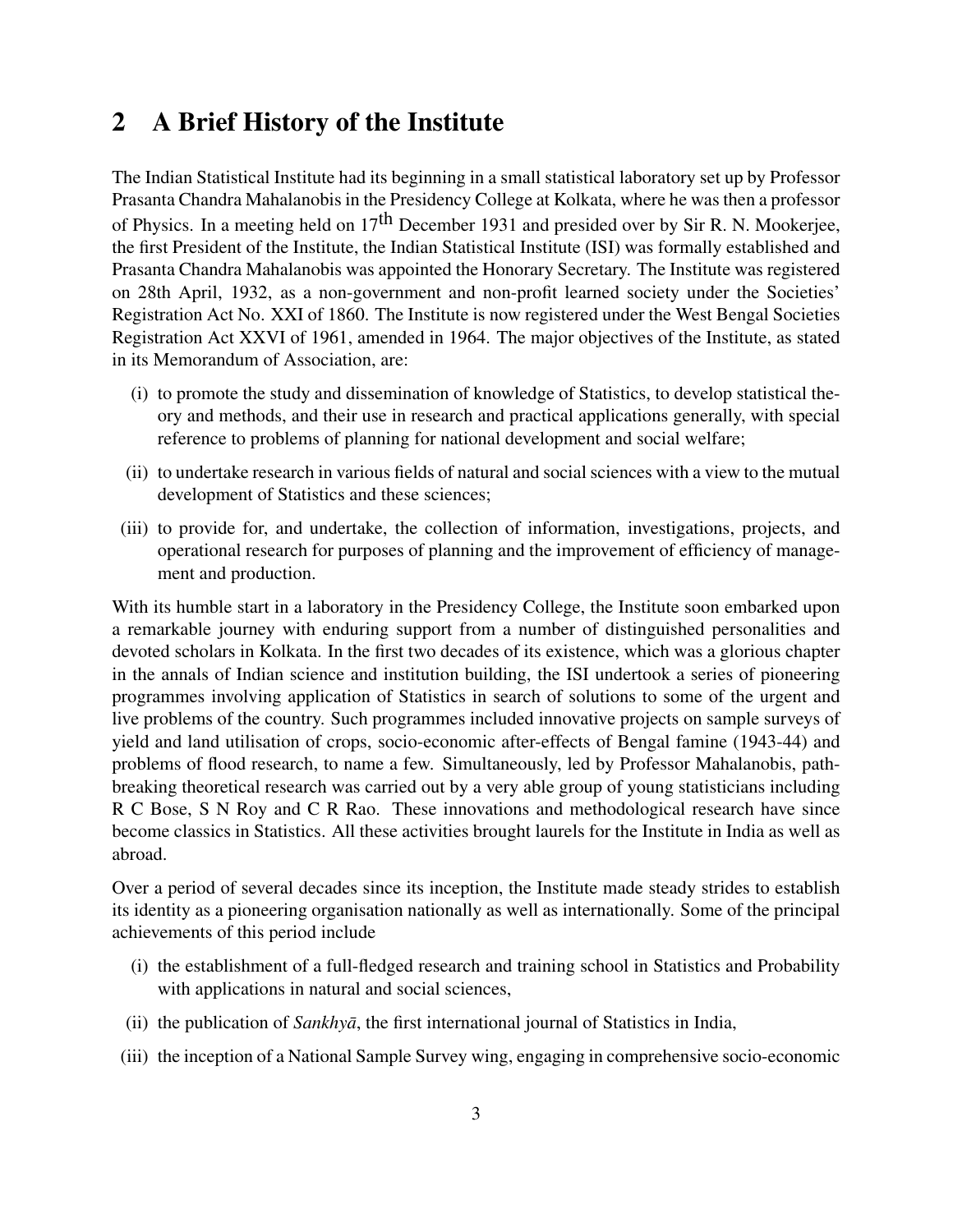data collection for the nation,

- (iv) the creation of a string of Statistical Quality Control units for promoting the quality movement at various industrial centres in the country, and
- (v) collaboration with the International Statistical Institute to train Government statisticians from Asia and Africa.

One of the most significant contributions of the institute in India's nation-building came when, in 1954, Pandit Jawaharlal Nehru, the then Prime Minister of India, entrusted Professor Mahalanobis and ISI with the responsibility of preparing the draft Second Five-Year Plan for the country. The institute established a planning wing dedicated to the formulation of the Second Five-Year Plan of India. The draft submitted by Prasanta Chandra Mahalanobis and the planning models formulated by him and his colleagues have since been regarded as major contributions to economic planning in India.

As another remarkable achievement, the Institute, in 1956, installed the first electronic computer in the country. In 1961, the ISI, in collaboration with Jadavpur University, undertook the design, development and fabrication of a fully transistorised digital computer, called ISI-JU-1, which was commissioned in 1966. The institute had established an Electronic Computer Laboratory that was responsible for developing

- (a) the first mechanical hand computing machine,
- (b) the first Analog computer,
- (c) the first Punched Card storing machine, and
- (d) the first Solid State Computer in India.

The Institute, from its formative period till the recent time, received as guests many eminent scientists, including Nobel Laureates. Besides Sir Ronald A Fisher, JBS Haldane and Walter A Shewhart, the luminaries included Frederic and Irene Curie, Neils Bohr, AN Kolmogorov, PMS Blackett, JD Bernal, Joan Robinson and Genechi Taguchi. In recent times, the visits of Joseph E Stiglitz, James A Mirrlees, Eric S Maskin, Ei-Ichi Negishi and SRS Varadhan, the 2007 Abel Prize winner for his contributions to probability theory and an alumnus of the institute, may be specially mentioned.

The Institute has always had its headquarters in Kolkata since its inception. Later, the Delhi Centre, initially housed within the Planning Commission premises, was started in 1974, and shifted to its present campus in 1975. The Bengaluru Centre was conceived by Professor P C Mahalanobis during the 1960s. With the Statistical Quality Control unit functioning in Bengaluru from 1956, and Documentation Research and Training Centre from 1962, Professor Mahalanobis thought of starting a centre of ISI at Bengaluru around the mid-1960s. However, the process got delayed after Professor Mahalanobis' death in 1972 and the activities of the Bengaluru Centre started in September 1978 in a rented building under the Directorship of Professor G Kallianpur. The Bengaluru Centre was formally declared as a centre of ISI in September 1996. The newly created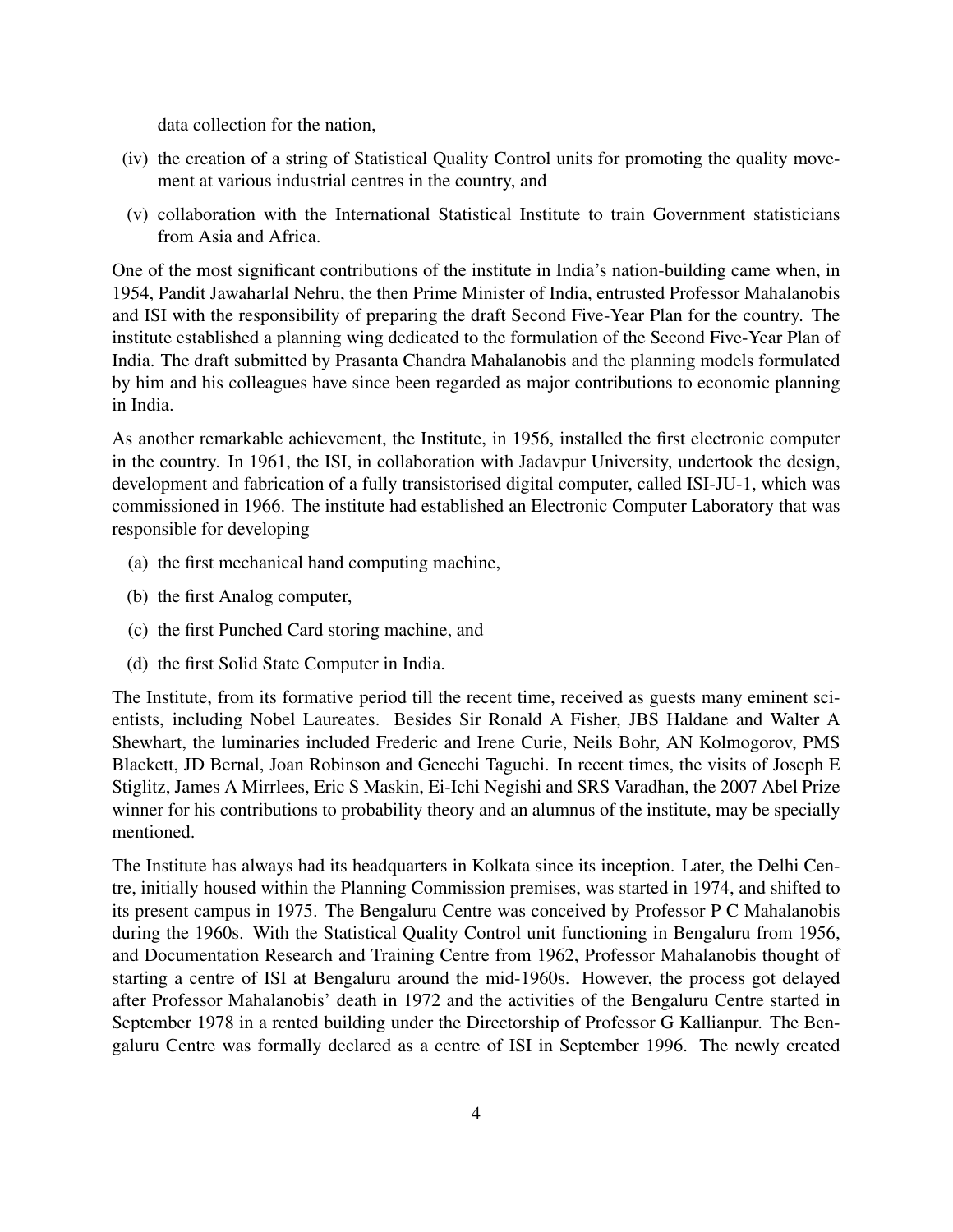Chennai Centre of the Institute, which came into being on July 26, 2008, and the North-East Centre at Tezpur, Assam, which was inaugurated on July 23, 2011, are expected to carry out research in theory and applications of Statistics in the new areas of natural and social sciences. The NE Centre is also committed to cater to the statistical needs of the North-Eastern states, including training statistical personnel.

The formal empowerment of the Institute for awarding of degrees came in December 1959 when Pandit Jawaharlal Nehru piloted in the Parliament the enactment of the Indian Statistical Institute Act of 1959, which designated ISI as an Institution of National Importance. Its activities steadily grew, existing interests became more broad-based and a number of science units were created in the interest of live interaction between Statistics and natural and social sciences. Empowered by the Act to award degrees, the Institute introduced the Bachelor of Statistics (Honours) and Master of Statistics courses in 1960 under the guidance of Professor Mahalanobis and stalwarts like JBS Haldane and Satyendra Nath Bose who was the President of the Institute for a long period of time, with the philosophy that the academic training of a statistician should encompass the basic principles of Statistics along with its theoretical and methodological development, not merely in abstract formulation, but also in relation to concrete problems arising from natural and social sciences. The Institute also introduced research programmes leading to the Ph D degree from the Institute. After the subsequent amendment of the Indian Statistical Institute Act in 1995, broadening its scope of degree-awarding, the institute introduced other degree programmes, namely, Master of Science (Quantitative Economics) (in 1996-97), Bachelor of Mathematics (Honours) (in 2000-01), Master of Mathematics (in 2003-04).

A one-year Diploma in Computer Science was started in the Institute in 1966. This was upgraded to a two-year Diploma in 1978, which evolved into the current M Tech programme in Computer Science in 1981, the first such programme in the country.

The Institute initiated the use of Statistical Quality Control & Operations Research in India in the early fifties and started developing these fields through theoretical and applied research, practical training in industry and consultancy assignments. To meet the growing needs from the industry, the institute offered a PG Diploma course in SQC & OR and also offered SQC & OR (later ISOR) as a specialization in the M. Stat. programme. The increased awareness since the late eighties, that SQC & OR techniques are of immense help in the development of the industrial sector, has led to the introduction of a two-year full-time M Tech programme in Quality, Reliability & Operations Research in Kolkata in 1989.

The Institute has also been offering a course leading to Associateship in Documentation & Information Science at the Bengaluru Centre since 1965-66. This course has been upgraded to a Master's level programme, called the Master of Science in Library & Information Science [MS (LIS)], since 2008-09.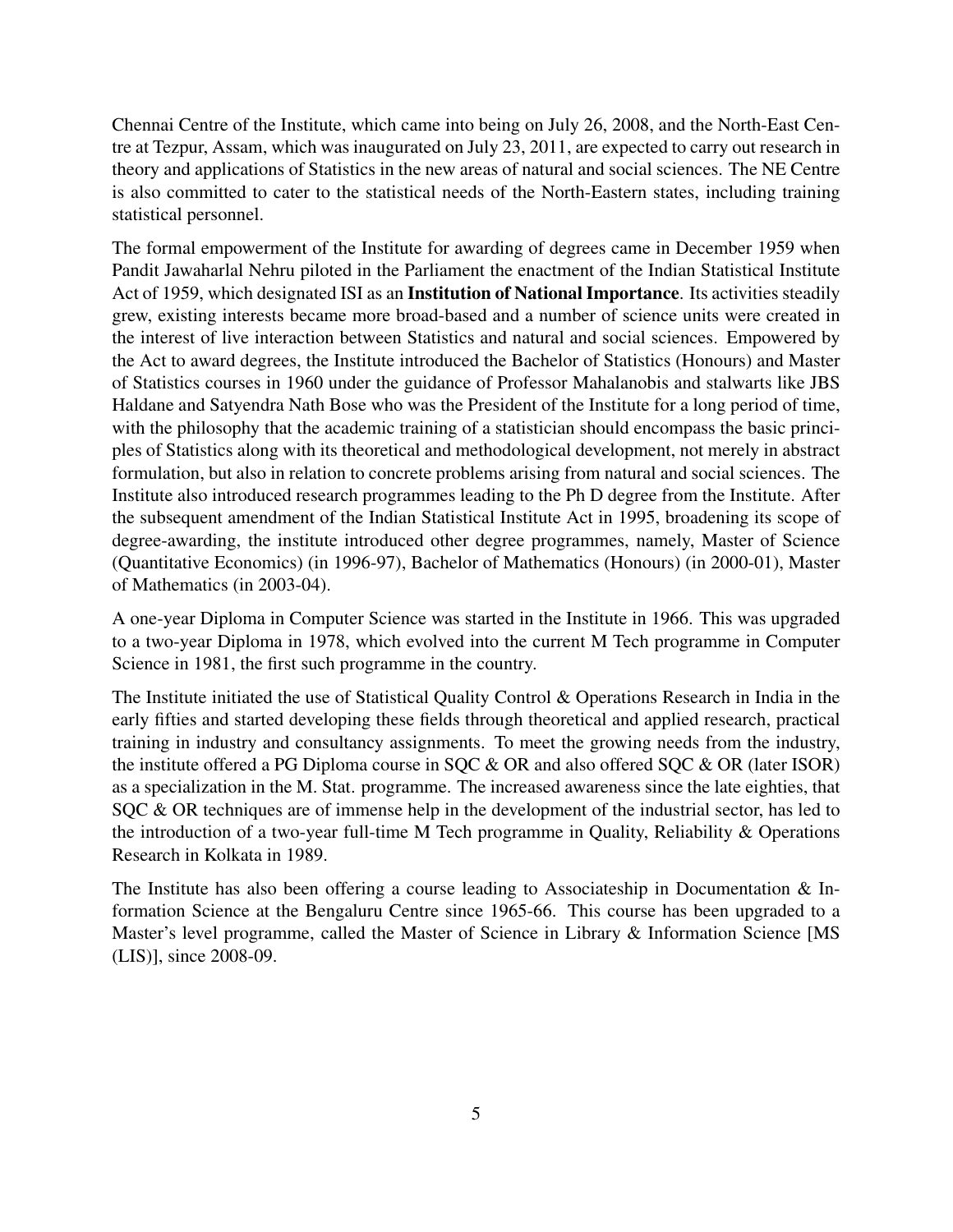## <span id="page-10-0"></span>3 Bachelors and Masters Degree Programmes

| Degree Programme | Duration | <b>Current Venue</b>     |
|------------------|----------|--------------------------|
| B.Stat.          | 3 years  | Kolkata                  |
| B.Math.          | 3 years  | Bengaluru                |
| M.Stat.          | 2 years  | Kolkata, Delhi & Chennai |
| M.Math.          | 2 years  | Kolkata & Bengaluru      |
| MS(QE)           | 2 years  | Kolkata & Delhi          |
| MS(LIS)          | 2 years  | Bengaluru                |
| MS(QMS)          | 2 years  | Bengaluru & Hyderabad    |
| M.Tech.(CS)      | 2 years  | Kolkata                  |
| M.Tech.(QROR)    | 2 years  | Kolkata                  |

The following bachelors and masters programmes are offred in the Institute:

## <span id="page-10-1"></span>4 Academic Authorities and Statutory Bodies

## <span id="page-10-2"></span>4.1 Class Teacher

Normally, in a semester, one of the instructors of a class, teaching a compulsory course or a course credited by all students in the class is designated as the *Class Teacher* for that class. Students are required to meet their respective Class Teachers periodically to get their academic performance reviewed, and to discuss their problems regarding courses. All communications on academic matters with other authorities or statutory bodies of the institute by a student should be submitted through the Class Teacher.

## <span id="page-10-3"></span>4.2 Teachers' Committee

For each semester of a degree program, the *Teachers' Committee* will normally consist of all instructors of all courses (including elective and optional courses, which are been credited or taken as a non-credit course by at least one student) and all project/dissertation/thesis supervisors. The Dean of Studies/Associate Dean/Students' Academic Affairs In-charge of the respective centres will be the Chair the Teachers' Committees. Every decisions related to the academic performance by the students of a degree program must first be deliberated by the respective Teachers' Committee and a decision can be taken by any higher authority/statutory body only after the recommendations of the relevant Teachers' Committee have been taken into cognizance.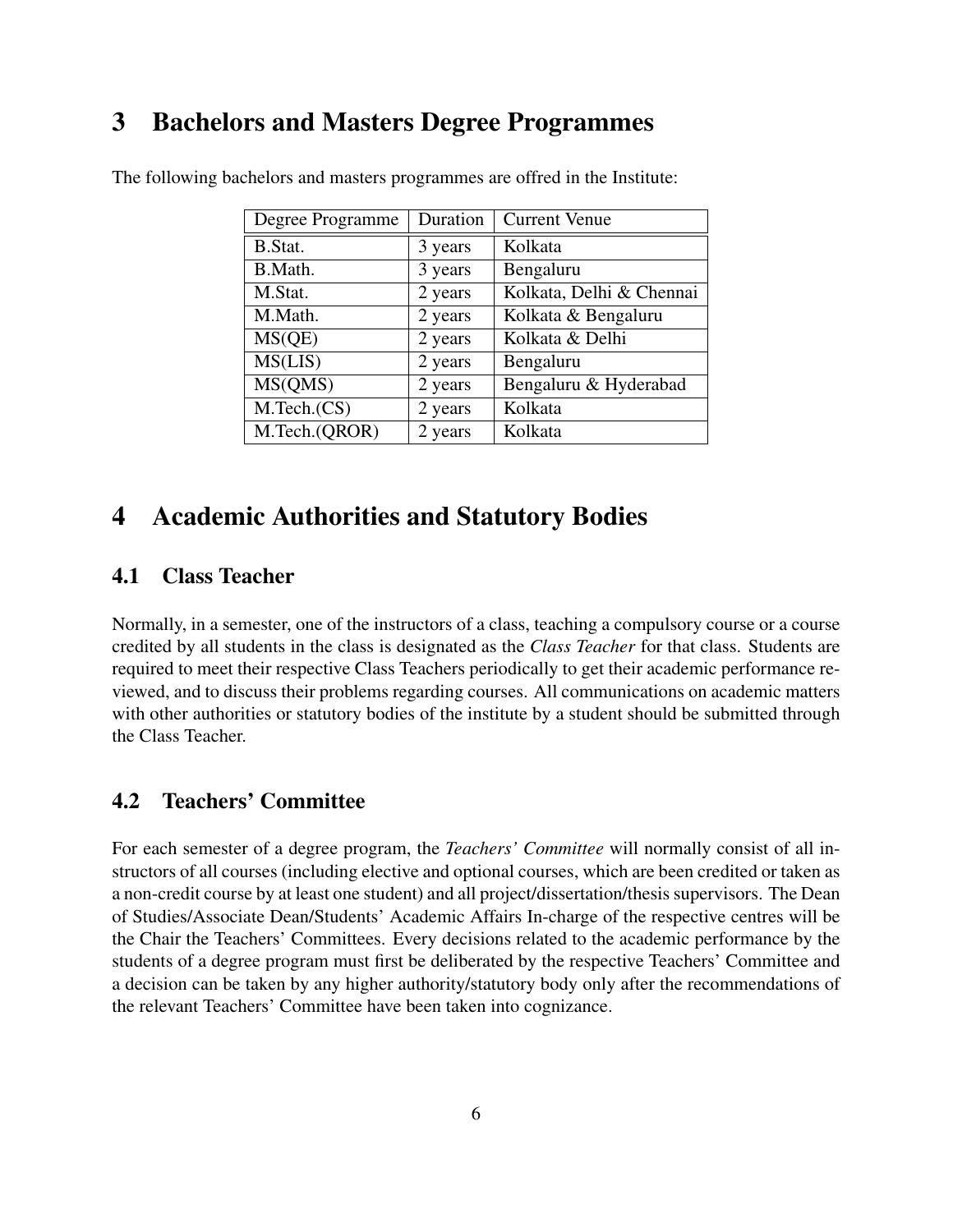### <span id="page-11-0"></span>4.3 Associate Deans/Students' Academic Affairs In-charges

The Associate Dean(s)/Students' Academic Affairs In-charge(s) have similar responsibilities as that of the Dean of Studies in the Centres other than the Headquarters in Kolkata.

### <span id="page-11-1"></span>4.4 Dean of Studies

The Dean of Studies is a permanent faculty member of the Institute, who organize the teaching and training activities of the Institute for a period of two years. (For more details, see Section 8 of the Regulations of the Indian Statistical Institute.)

### <span id="page-11-2"></span>4.5 Director

The Director is the principal executive officer of the Institute and the head of all its academic and administrative activities. (For more details, see Section 6 of the Regulations of the Indian Statistical Institute.)

### <span id="page-11-3"></span>4.6 Academic Council

The Academic Council primarily consists of all the Professors and other scientific workers of equivalent rank or above. The Director is the Chair of the Academic Council and the Dean of Studies is the Convener of the Academic Council. The Academic Council makes recommendations to the Council of the Institute regarding teaching and training programmes and promotes research activities of the Institute. (For more details see Section 9 of the Regulations of the Indian Statistical Institute.) (For More details see Section 9 of the Regulations of the Indian Statistical Institute.)

## <span id="page-11-4"></span>5 Rules and Regulations

### <span id="page-11-5"></span>5.1 Academic Year and Semesters

An *Academic Year* consists of two *semesters*, beginning with the *First Semester* from July till December and followed by the *Second Semester* from January till June. For each degree programme a semester consists of a total of fourteen weeks of classes, one (or two) weeks of midterm, two (or three) weeks of final examination (including study leave). There are seven weeks of classes before and after the Midterm examinations. Some programmes may have an internship/training programme assigned to a semester during other months of the calender year.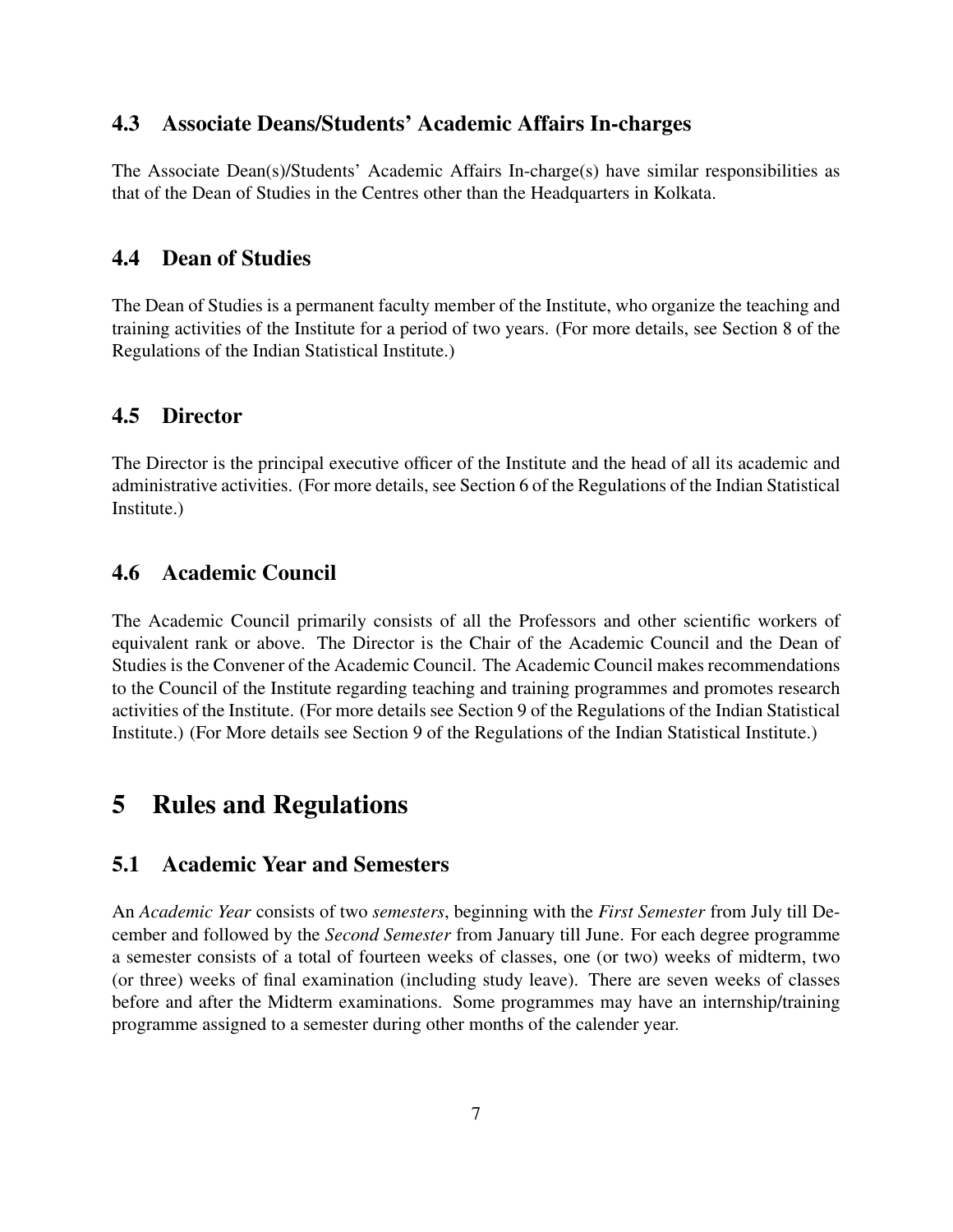## <span id="page-12-0"></span>5.2 Attendance

Every student is expected to attend all the classes. If a student is absent for medical reasons of personal/family emergencies, he/she must apply for leave with supporting documents to the Dean of Studies or to the respective Associate Dean/Students' Academic Affairs In-charge. Failing to do so may result in disciplinary action as given in Section [5.4.](#page-12-2) Inadequate attendance record in any semester would lead to reduction of stipend in the following semester (see Section [5.12](#page-21-1) for details).

## <span id="page-12-1"></span>5.3 Credit and Non-Credit Courses

Credit Course: In a semester, for any degree programme, students need to take a certain number of *credit courses*. The courses which can be taken as credit courses are all the compulsory courses and the elective/optional courses, which are prescribed for that semester for the relevant degree programme (see PART II of the Student Brochure for the prescribed courses and other details). A student is given up to four weeks to decide whether he/she wants to take a particular elective/optional course as a credit course.

Non-Credit Course: In a semester, for any degree programme other than M.Tech.(QROR) (for which currently all courses are credit courses) a student may take one additional elective/optional course from the prescribed list of courses of the degree programme he/she is enrolled in, as a *noncredit course*. It is not mandatory to take a non-credit course. A student is given up to four weeks (from the start of the semester) to decide whether he/she wants to take a particular elective/optional course as a non-credit course.

If a student decides to take any non-credit course, he/she has to attend that course regularly and obtain at least the pass mark (35%). A student who fails to score 35% in a non-credit course is required to clear a backpaper and if he/she cannot do so, is expected to repeat the year (see [5.8](#page-17-1) for more details). The compensatory examination rule (see [5.5.4](#page-15-0) for more details) is not applicable for non-credit courses.

All non-credit courses taken by a student are also recorded and mentioned in his/her mark-sheet. However, the score(s) obtained in the non-credit course(s) will not contribute to the aggregate score in the degree programme.

A non-credit course is allowed to be used as a "pre-requisite" for a course and/or specialization.

## <span id="page-12-2"></span>5.4 Satisfactory Conduct

Every student of the Institute is expected to observe the discipline of the Institute and shall observe all rules (including that of the hostel and the mess rules) of the Institute. Attendance requirements in classes (see Section [5.2](#page-12-0) for details) should be met. Violations of the above will be treated as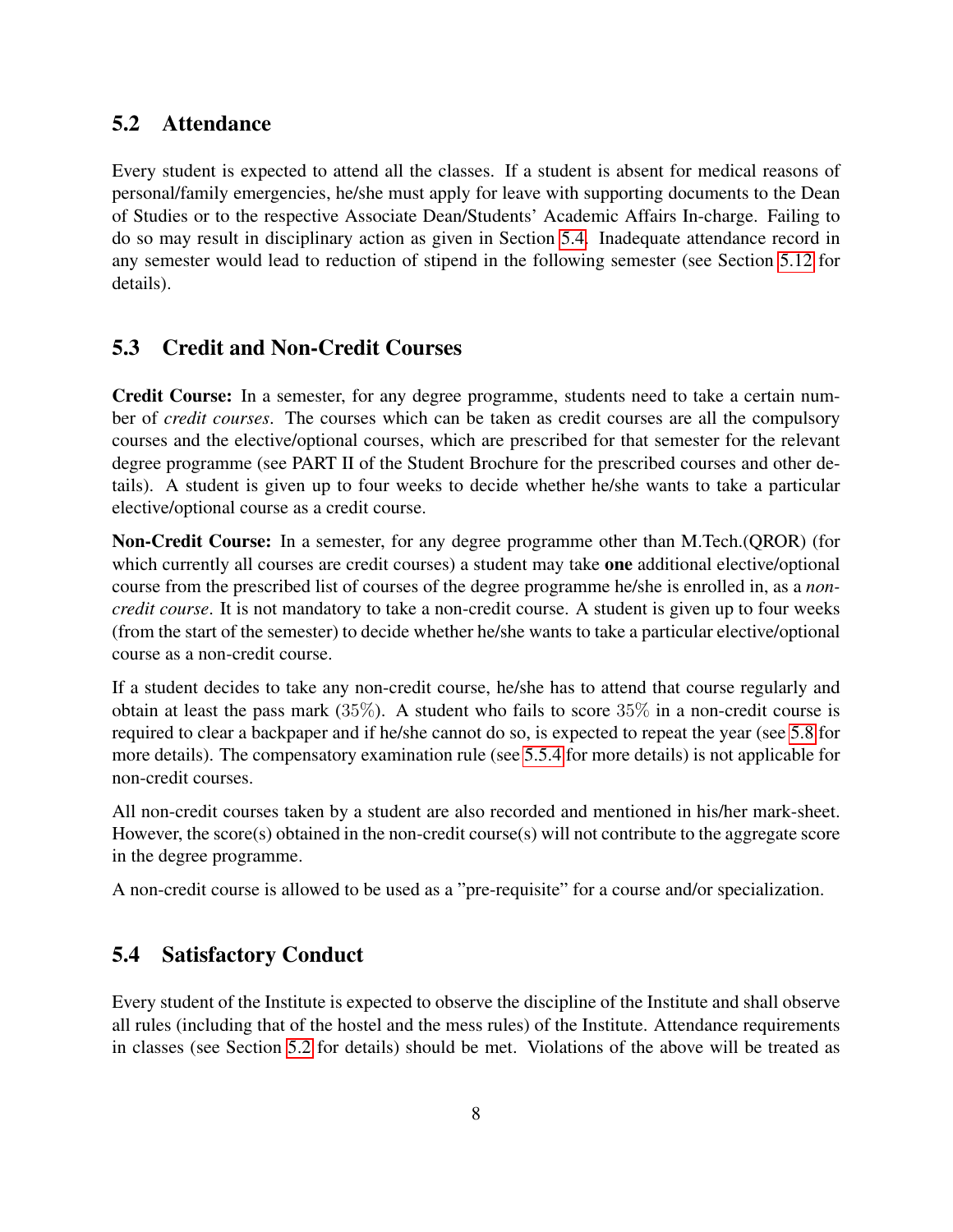breach of discipline and unsatisfactory conduct. Violations of these are likely to attract punishments such as

- (i) suspension from the Institute for a limited period,
- (ii) suspension from classes for a limited period,
- (iii) withholding Stipend/Fellowship or other benefits,
- (iv) withholding results,
- (v) suspension or expulsion from the hostel and the likes,
- (vi) expulsion from the Institute.

Ragging is strictly prohibited in the Institute. If any incident of ragging comes to the notice of the Institute authorities, the concerned student will be given an opportunity to explain his/her action(s), and if the explanation is not found to be satisfactory, he/she may be expelled from the institute. The punishments may also include one or more items listed above. General laws governing ragging are also applicable to the students of the Institute. Incidents of ragging will be reported to the police.

### <span id="page-13-0"></span>5.5 Examinations and Scores

#### <span id="page-13-1"></span>5.5.1 Midterm and Final Examinations

There are two formal examinations in every course in each of the degree programmes. They are, namely, Mid-Semestral/Midterm and Semestral/Final. The composite score in a course, is a weighted average of the scores in the mid-semestral and semestral examinations, homeworks and other assignments, quizzes/classes tests/surprize tests, practical record book and/or project work in that course. The weights of examinations in a course are announced before the mid-term examination of the semester. In the case of courses involving field work, some weightage may be given to the field reports also. The semestral examination will have a minimum weight of 50%.

#### <span id="page-13-2"></span>5.5.2 Pass Marks

The minimum composite score to pass a credit or non-credit course is 35%, except for the core courses in M.Tech.(QROR)<sup>[1](#page-13-3)</sup> and MS(QMS)<sup>[2](#page-13-4)</sup>, where the minimum composite score to pass is  $45\%$ 

<span id="page-13-3"></span><sup>1.</sup> The five core courses for the M.Tech.(QROR) programme are: Operational Research I, SQC, Reliability I, Summer Internship and Project and/or Dissertation.

<span id="page-13-4"></span><sup>2.</sup> For the details about the core courses of the MS(QMS) programme see Students Brochure PART II [MS(QMS)].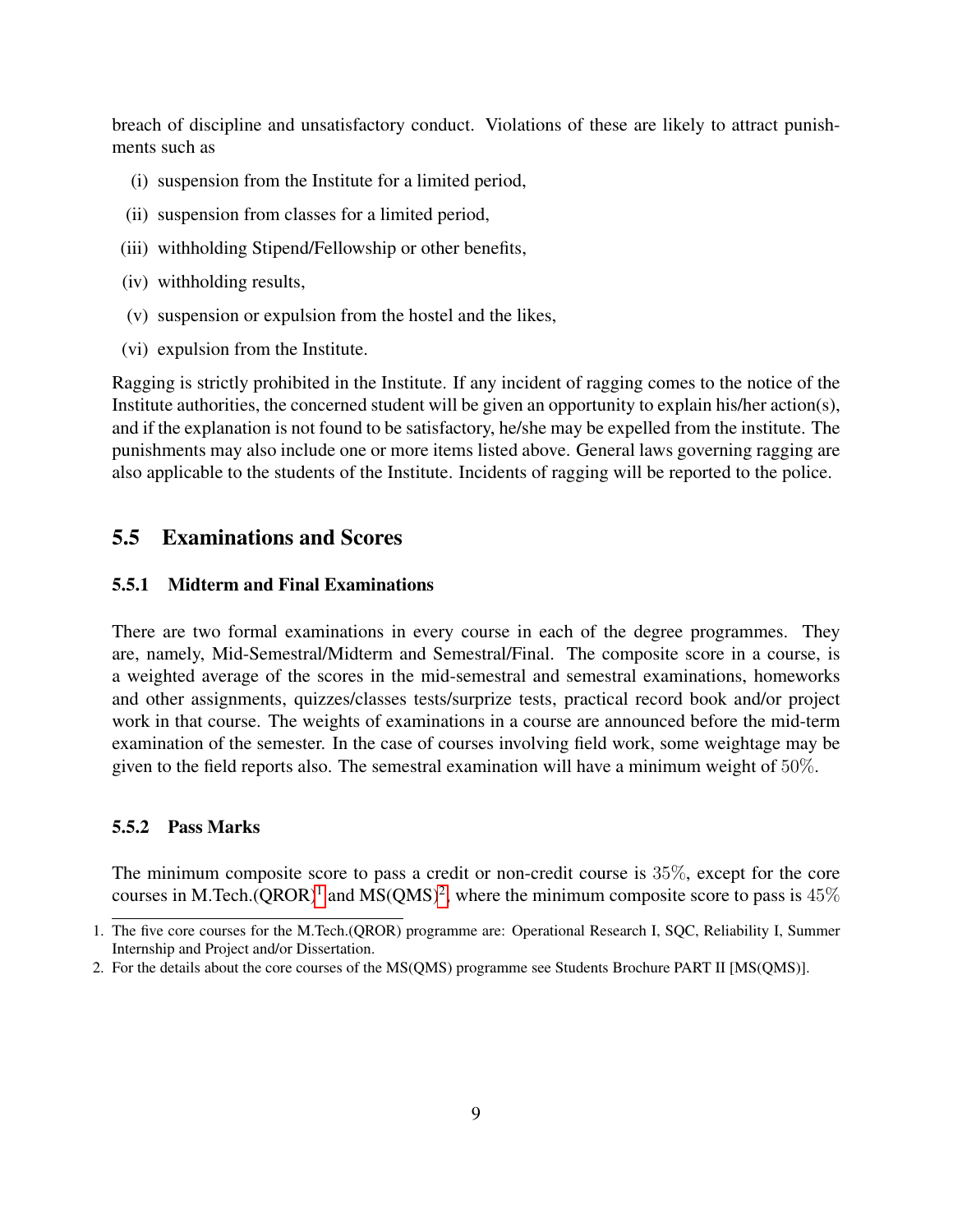#### <span id="page-14-0"></span>5.5.3 Back Paper Examination

If the composite score of a student in a course (other than the Statistics Comprehensive course of B.Stat. and the core courses in M.Tech. $(QROR)^1$  $(QROR)^1$  and  $MS(QMS))^2$  $MS(QMS))^2$  is above 35% but falls short of 45%, she/he will have one option to take a back-paper examination to improve the score to a maximum of 45%. This is called an *optional back-paper*. However, a student with composite score less than 35% (other than the core courses in M.Tech.(QROR) and MS(QMS), where this rule applies for composite course less than 45%; and the Statistics Comprehensive course in B.Stat., where no backpaper is allowed) in any course must take a backpaper examination to improve the score to a maximum of 45%. Such a back-paper is called a *compulsory back-paper*. When a student takes a back-paper examination in a course, his/her new composite score in that course will be the higher of the back-paper score and the earlier composite score, subject to a maximum of 45%.

In a year, at most one back-paper examination is allowed in any course, other than the Remedial English Course for the first year of the B.Stat.(Hons.) programme. If the score of a student in the back-paper examination of Remedial English course in the first year of the B.Stat.(Hons.) programme is below 35%, then he/she is allowed to repeat the course in the following year along with the new first year students. A student is not allowed to continue in the B. Stat.(Hons.) programme if he/she fails the Remedial English course even after these three attempts.

| Degree Programme | Maximum Number of Back Paper Examination Allowed |             |            |  |  |  |  |  |  |  |
|------------------|--------------------------------------------------|-------------|------------|--|--|--|--|--|--|--|
|                  | <b>First Year</b>                                | Second Year | Third Year |  |  |  |  |  |  |  |
| B.Stat.(Hons.)   |                                                  |             |            |  |  |  |  |  |  |  |
| B.Math.(Hons.)   |                                                  |             |            |  |  |  |  |  |  |  |
| M.Stat.          |                                                  |             |            |  |  |  |  |  |  |  |
| M.Math.          |                                                  |             |            |  |  |  |  |  |  |  |
| MS(QE)           |                                                  |             |            |  |  |  |  |  |  |  |
| MS(QMS)          |                                                  |             |            |  |  |  |  |  |  |  |
| MS(LIS)          |                                                  |             |            |  |  |  |  |  |  |  |
| M.Tech.(CS)      |                                                  |             |            |  |  |  |  |  |  |  |
| M.Tech.(QROR)    |                                                  |             |            |  |  |  |  |  |  |  |

The ceilings on the total number of backpaper examinations a student can take in the various degree programmes are as follows:

Note that these ceilings are for the entire academic year. If a student takes more than the allotted quota of backpaper examinations in a given academic year, then at the end of that academic year the student should decide which of the *optional back-paper examination* scores should be disregarded. In such a case, the marks of those particular courses will be reverted to their original scores.

Note: For the *Statistics Comprehensive* course in the Semester VI of the B.Stat. Programme, no backpaper examination is allowed.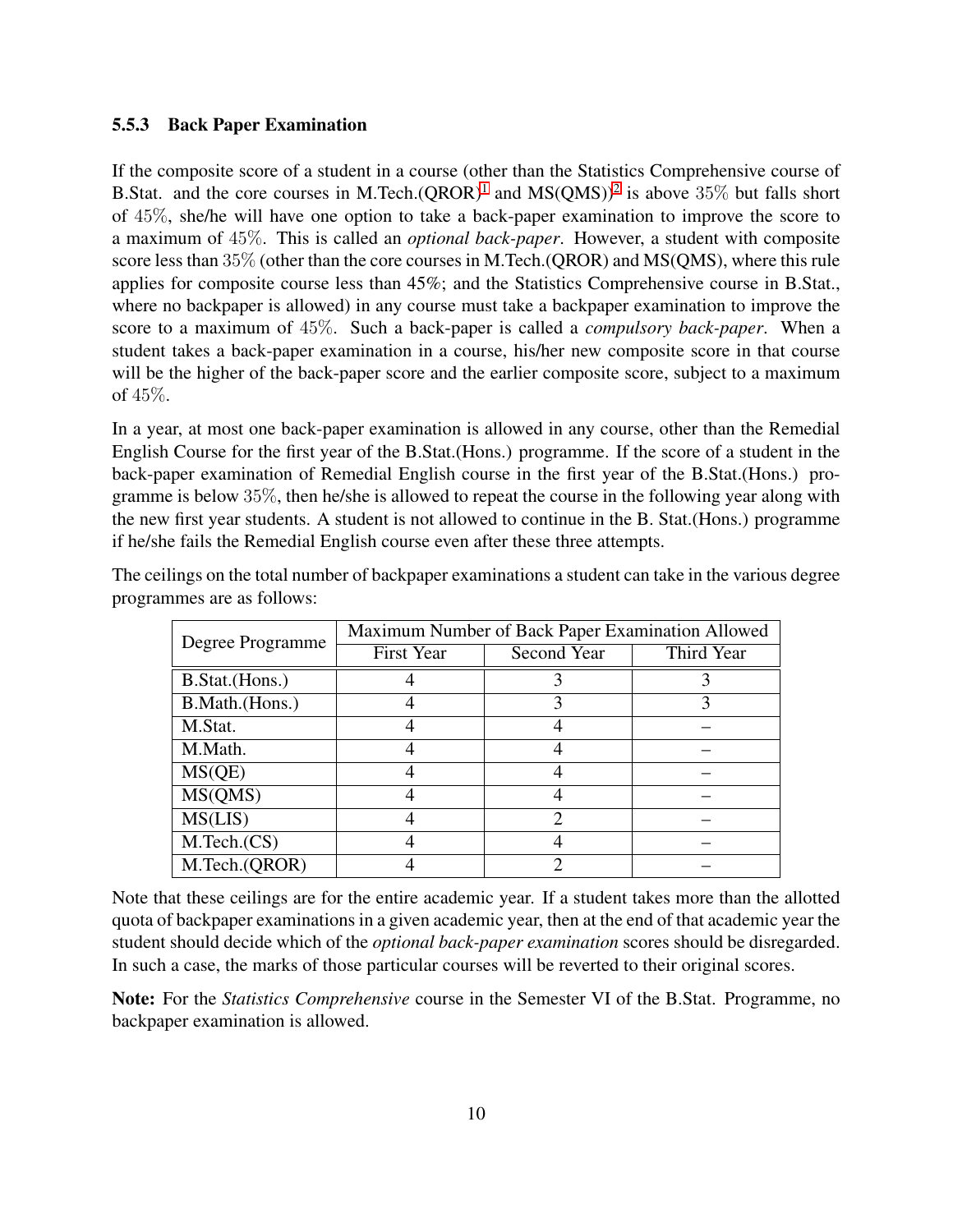#### <span id="page-15-0"></span>5.5.4 Compensatory Examination

The following rule applies to a student who obtains less than the respective passing mark (see Section [5.5.2](#page-13-2) for details) in at most one credit course even after the compulsory back paper examination, but scores 60% or more in average in the other credit courses of that academic year. If such a student is not in the final year of the programme, she/he may be provisionally promoted without stipend or contingency grant to the following year, subject to the requirement that the paper is cleared through an examination, called *compensatory examination*, which is a regular (semestral) examination in the corresponding semester of the following year, along with the regular courses for that semester in the current year. Only the score in the semestral examination need be considered for the purpose of evaluation. The student is not expected to attend the course, or to take the mid-semestral examination or to do assignments, projects, etc. even if these are prescribed for the course in that semester. The student can score at most 35% in such an examination, except for the core courses in M.Tech.(QROR)<sup>[1](#page-13-3)</sup> and MS(QMS)<sup>[2](#page-13-4)</sup>, where he/she can score at most 45\%. A student scoring less than 35% in a compensatory examination on a course (other than core courses in M.Tech.(QROR)<sup>[1](#page-13-3)</sup> and MS(QMS)<sup>[2](#page-13-4)</sup>, where this rule applies for scoring less than 45%) will have to discontinue the programme, regardless of the year of study in the programme. In case the student in question is in the final year of the programme, the Dean of Studies/Associate Dean/Students' Academic Affairs In-charge, in consultation with the concerned Teachers' Committee, may decide on the mechanism of conducting a special examination of that particular course along the lines suggested above, within six months of the end of that academic year.

A student can appear in at most one compensatory paper in an academic year. The student can either appear in the compensatory paper, if the conditions stated above are met, or repeat the year if the existing rules so allow; and can not do both. The student must inform the Dean of Studies/Associate Dean/Students' Academic Affairs In-charge in writing in advance regarding his/her choice.

No compensatory paper will be allowed in a course where backpaper is not allowed.

No compensatory examination is given for a non-credit course.

#### <span id="page-15-1"></span>5.5.5 Supplementary Examination

If a student misses an examination due to medical or family emergencies, he/she can appear in the supplementary examination. Supplementary examinations will be held for mid-semestral, semestral, back-paper and compensatory examinations within a month of the examination. The student should submit a written application with all supporting documents to the Dean of Studies/Associate Dean/Students' Academic Affairs In-charge duly forwarded by the Class Teacher for appearing in the supplementary examination. On receipt of such application from a student the Dean of Studies/Associate Dean/Students' Academic Affairs In-charge will decide, in consultation with the relevant Teachers' Committee, on whether such examination will be allowed. The student can score at most 60% in the supplementary examinations to mid-semestral and semestral examina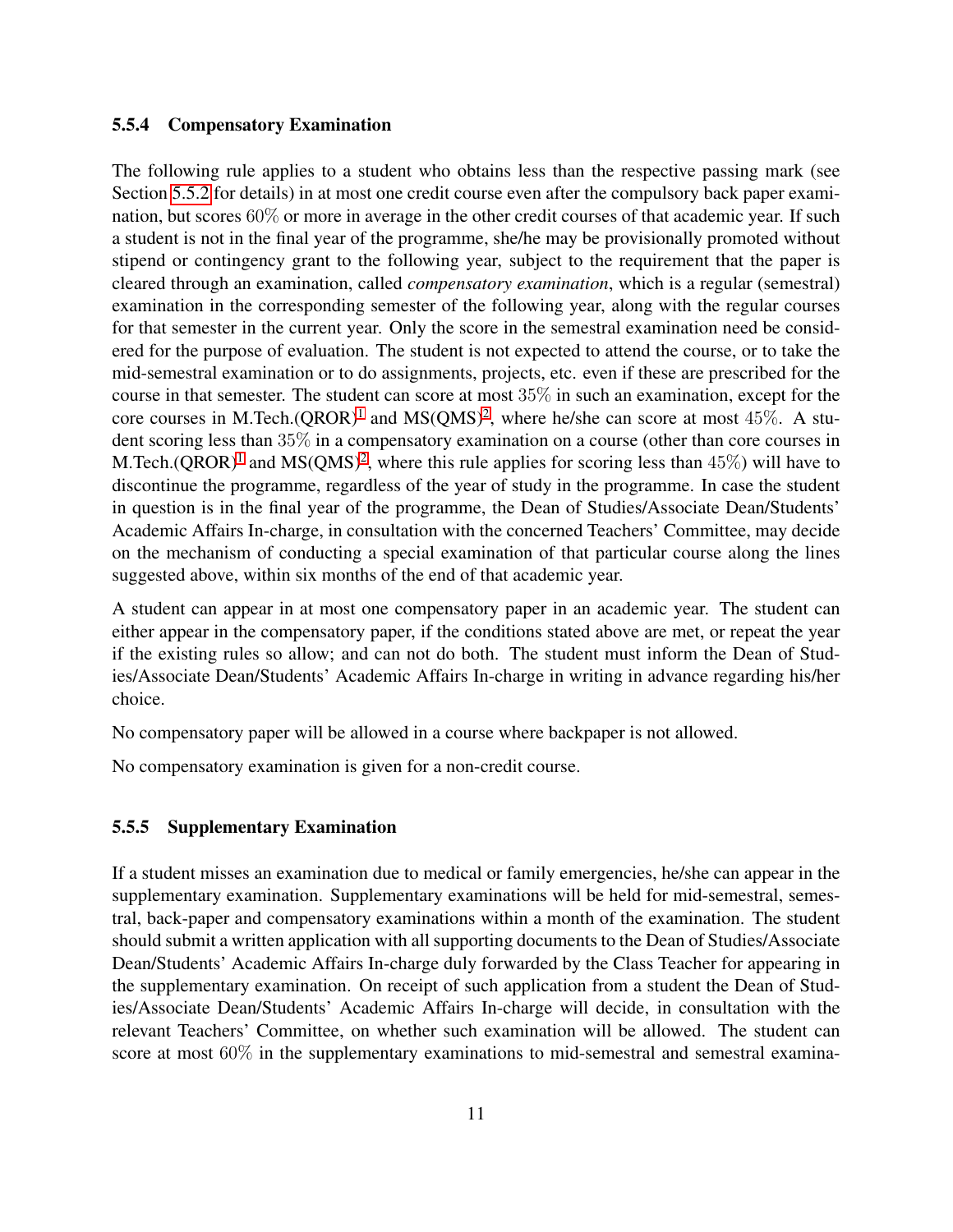tions. For the back-paper or the compensatory papers, the maximum the student can score in the supplementary examination, is 45% or the pass mark (see Section [5.5.2\)](#page-13-2) respectively.

### <span id="page-16-0"></span>5.6 Examination Guidelines

Followings are the guidelines for all examinations in all degree programs of the Institute.

- 1. Students are required to take their seats according to the displayed seating arrangement. If any student takes a seat not allotted to him/her, he/she may be asked by the invigilator to hand over the answer script (i.e., discontinue the examination) and leave the examination hall.
- 2. Students are not allowed to carry inside the examination hall any mobile phone or other electronic devices with them, even in switched-off mode. Calculators, books and notes will be allowed inside the examination hall only if these are so allowed by the teacher(s) concerned (i.e., the teacher(s) of the course), or if the question paper is an open note/book one. Even in such cases, these articles cannot be shared.
- 3. No student is allowed to leave the examination hall without permission from the invigilator(s). Further, students cannot leave the examination hall during the first 30 minutes of any examination. Under no circumstances, two or more students writing the same paper can go outside together.
- 4. Students should ensure that the main answer booklet and any extra loose sheet bear the signature of the invigilator with date. Any discrepancy should be brought to the notice of the invigilator immediately. Presence of any unsigned or undated sheet in the answer script will render it (i.e., the unsigned or undated sheet) to be canceled, and this may lead to charges of violation of the examination rules.
- 5. Any student caught cheating or violating examination rules for the first time will get Zero in that paper. If the first offense is in a backpaper examination the student will get Zero in the backpaper. (The other conditions for promotion, as mentioned in Section [5.7](#page-17-0) will continue to hold.
- 6. Any student caught cheating or violating examination rules for the second time will be denied promotion in that year. This means that
	- (i) a student not already repeating, will have to repeat the corresponding year without stipend;
	- (ii) a student already repeating, will have to discontinue the programme.
- 7. Any student caught cheating or violating examination rules more than two times will be asked to discontinue the programme and leave the Institute.
- 8. Any student caught cheating or violating examination rules is not eligible for direct admission to any other programme of the Institute.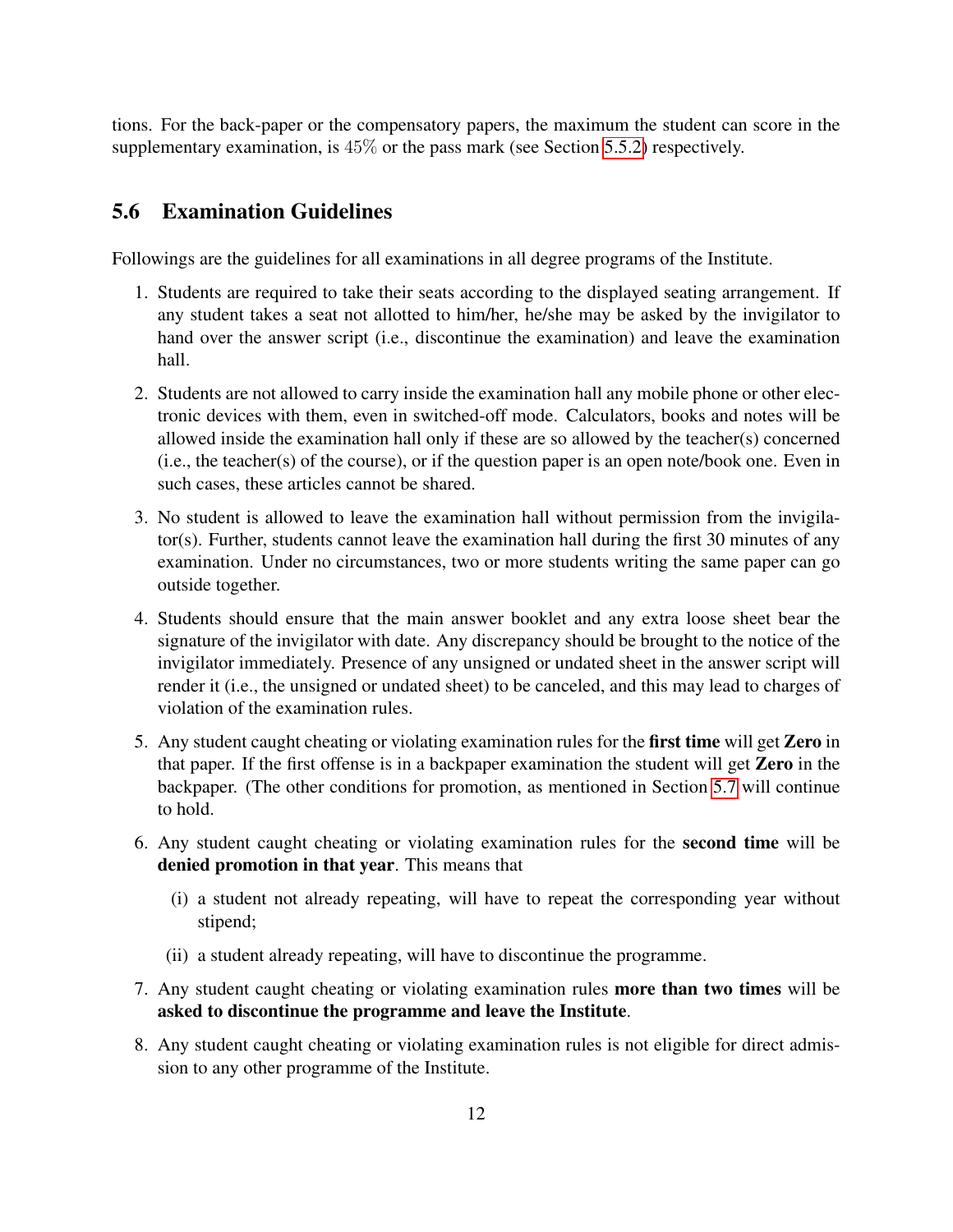9. A student is required to furnish proper notice in time to the Class Teacher and provide satisfactory explanation, if he/she fails to take an examination.

## <span id="page-17-0"></span>5.7 Promotion

A student passes a semester of the programme only when he/she secures pass marks (see Section [5.5.2](#page-13-2) for details) or above in every course (including any non-credit course) and his/her conduct has been satisfactory.

If a student passes both the semesters in a given year and his/her average composite score in all the credit courses taken in a year is at least 45% and that the score(s) in the non-credit course(s) is/are at least 35%, then he/she is declared to have passed in that year and may then be promoted to the subsequent year or be considered for the award of the degree on recommendation of the relevant Teachers' Committee.

## <span id="page-17-1"></span>5.8 Repeating a Year

A student fails a year if he/she is not eligible for promotion. If a student fails a year then he/she can repeat the year on recommendation of the relevant Teachers' committee provided he/she has scored at least 35% in the aggregate in that year.

For the B.Stat. and B.Math. programmes, a student can repeat only one of the first two years and the final year. A student who secures B.Stat. or B.Math. degree without Honours (see Section [5.10](#page-18-1) for the details) and has at most eight composite scores (in the credit courses), which are less than 45% in the first two years, is allowed to repeat the final year to improve his/her performance.

For the M.Stat., M.Math., MS(QE), MS(LIS), MS(QMS), M.Tech.(CS) and M.Tech.(QROR) programmes, a student can repeat the first year, as well as, the second year, but not the both.

For all degree programmes, the repeat year must be the academic year immediately following the year being repeated. A repeating student will not get any stipend or contingency grant or prizes during the repeat year. However, if the student is from such an economically underprivileged background that this step will force the student to discontinue, then the student can appeal to the Dean of Studies through the respective Class Teacher for financial support. A student repeating a year must be assessed for all courses even if the student has passed them in the original year, and the student must obtain a minimum of the respective pass marks in such courses in the repeat year. The final score in a course being repeated will be the maximum of the scores obtained in the respective two years.

A student who is going to repeat the first year of the B.Stat.(Hons.)/B.Math.(Hons.) course should undergo counseling by the Dean of Studies/Associate Dean/Students' Academic Affairs In-charge, in the presence of his/her parents/guardians, to assess whether the student has an aptitude for the programme.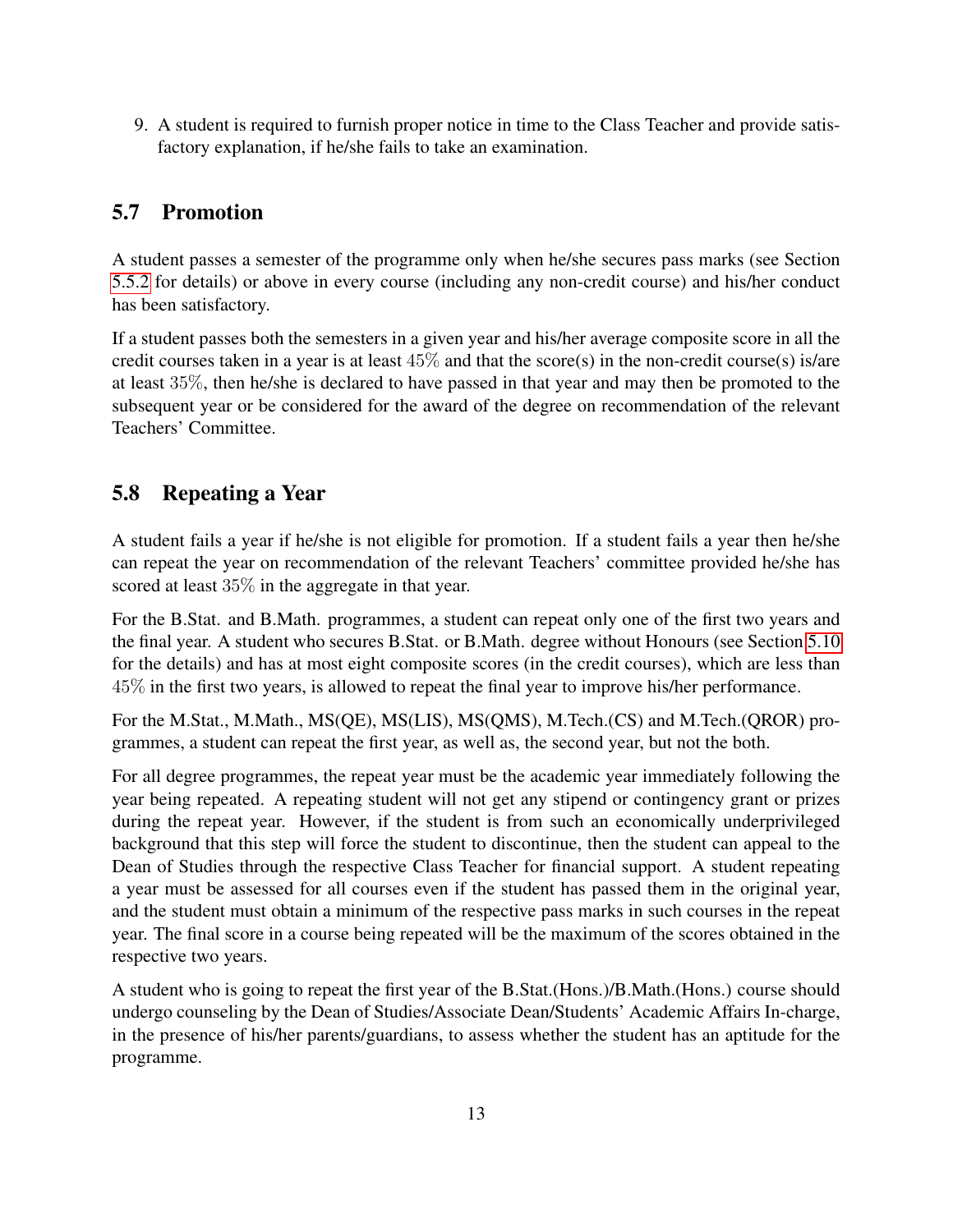## <span id="page-18-0"></span>5.9 Discontinuing a Programme

A student who is enrolled in a degree programme of the Institute, is asked to discontinue the programme, if

- (a) he/she is not promoted or recommended for award of a degree and he/she does not satisfy the conditions for repeating a year (see Sections [5.7](#page-17-0) and [5.8](#page-17-1) for more details); or
- (b) he/she is repeating a year and does not pass in that year (see Section [5.7](#page-17-0) for more details); or
- (c) he/she is caught cheating or violating examination rules more than two times (see Section [5.6](#page-16-0) for more details); or
- (d) he/she has been given an expulsion from the Institute by an appropriate authority due to the breach of discipline and unsatisfactory conduct (see Section [5.4](#page-12-2) for more details).

### <span id="page-18-1"></span>5.10 Final Result

At the end of the third academic year for the bachelor programmes and at the end of the second academic year for the master programmes the overall average of the percentage composite scores in all the credit courses taken is computed for each student. Each of the credit courses carries a total of 100 marks, (except the course Statistics Comprehensive in B.Stat.(Hons.) programme carries a total of 200 marks). The student is awarded the respective degree as per the following criteria in one of the following categories, provided his/her conduct is satisfactory, and he/she passes all the years. A student fails if his/her composite score (after all the examinations) in any credit or non-credit course is less than 35%.

#### • B.Stat.(Hons.):

#### $\star$  B.Stat.(Hons.) – First Division with Distinction:

- (i) The overall average score is at least  $75\%,$
- (ii) average score in the eighteen core<sup>[3](#page-18-2)</sup> courses is at least  $60\%$ , and
- (iii) the number of composite scores less than  $45\%$  is at most one.

#### $\star$  B.Stat.(Hons.) – First Division:

- (i) Not in the First Division with Distinction,
- (ii) the overall average score is at least  $60\%,$
- (iii) average score in the eighteen core<sup>[3](#page-18-2)</sup> courses is at least  $60\%$ , and

<span id="page-18-2"></span><sup>3.</sup> The eighteen core courses of B.Stat.(Hons.) programme are: Analysis I, II & III, Probability Theory I, II & III, Statistical Methods I, II, III & IV, Vectors and Matrices I & II, Linear Statistical Models, Parametric Inference, Sample Surveys, Nonparametric and Sequential Methods, Design of Experiments, Statistics Comprehensive.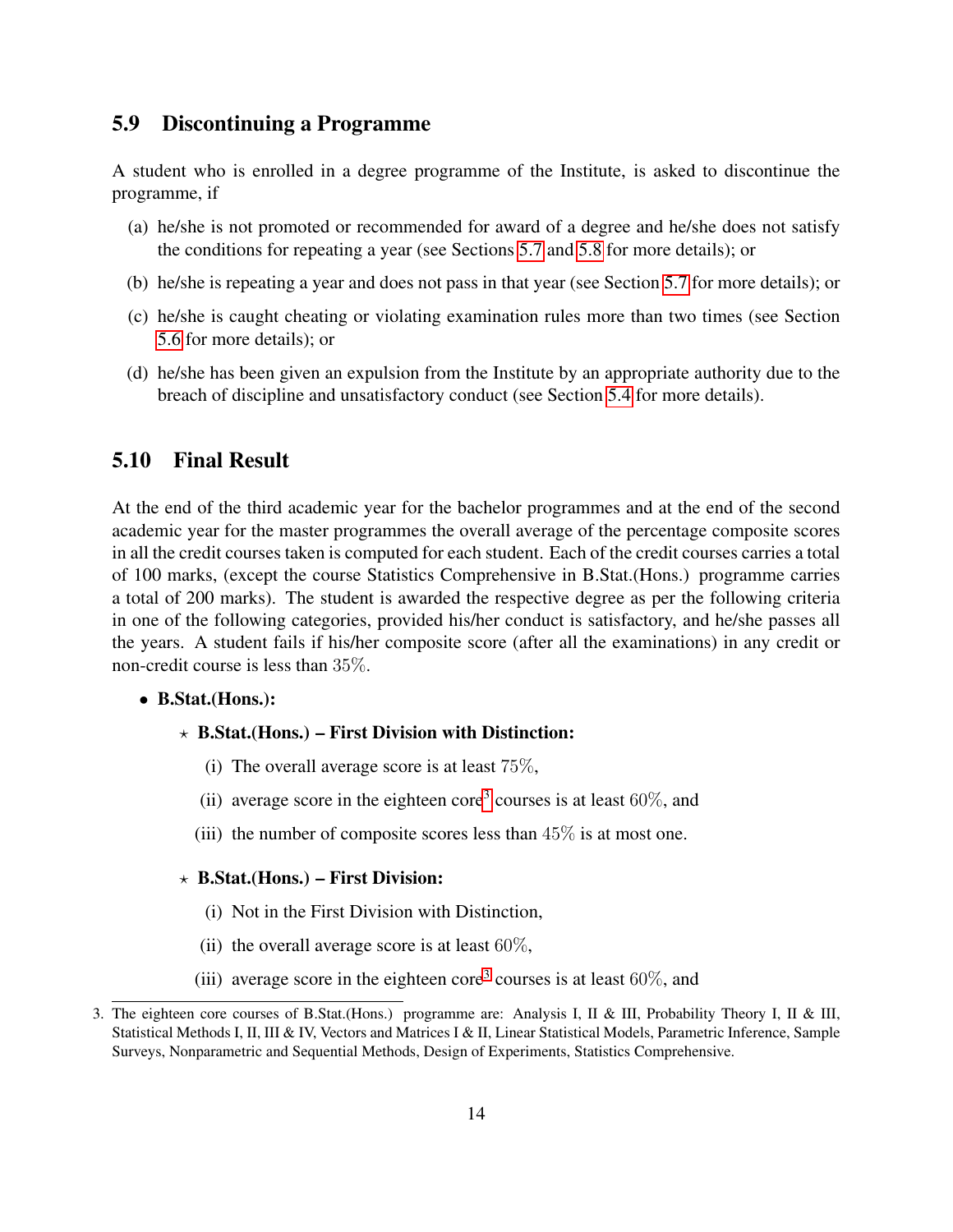(iv) the number of composite scores less than  $45\%$  is at most four.

#### $\star$  B.Stat.(Hons.) – Second Division:

- (i) Not in the First Division with Distinction or First Division,
- (ii) the overall average score is at least  $45\%,$
- (iii) average score in the eighteen core<sup>[3](#page-18-2)</sup> courses is at least  $45\%$ , and
- (iv) the number of composite scores less than  $45\%$  is at most six.

#### $\star$  B.Stat.(Pass):

(i) If a student has satisfactory conduct, passes all the courses but does not fulfill the requirements for the award of the degree with Honours, then he/she is awarded the B.Stat. degree without Honours.

#### • B.Math.(Hons.):

#### $\star$  B.Math.(Hons.) – First Division with Distinction:

- (i) The overall average score is at least 75%,
- (ii) average score in the eighteen core<sup>[4](#page-19-0)</sup> courses is at least  $60\%$ , and
- (iii) the number of composite scores less than  $45\%$  is at most one.

#### $\star$  B.Math.(Hons.) – First Division:

- (i) Not in the First Division with Distinction,
- (ii) the overall average score is at least  $60\%,$
- (iii) average score in the sixteen core<sup>[4](#page-19-0)</sup> courses is at least  $60\%$ , and
- (iv) the number of composite scores less than  $45\%$  is at most four.

#### $\star$  B.Math.(Hons.) – Second Division:

- (i) Not in the First Division with Distinction or First Division,
- (ii) the overall average score is at least  $45\%$ ,
- (iii) average score in the sixteen core<sup>[4](#page-19-0)</sup> courses is at least  $45\%$ , and
- (iv) the number of composite scores less than  $45\%$  is at most six.

<span id="page-19-0"></span><sup>4.</sup> The sixteen core courses of B.Math.(Hons.) programme are: Algebra I, II, III & IV; Analysis I, II, III & IV; Probability I & II; Optimization, Complex Analysis, Graph Theory, Topology, Introduction to Differential Geometry and Introduction to Differential Equations.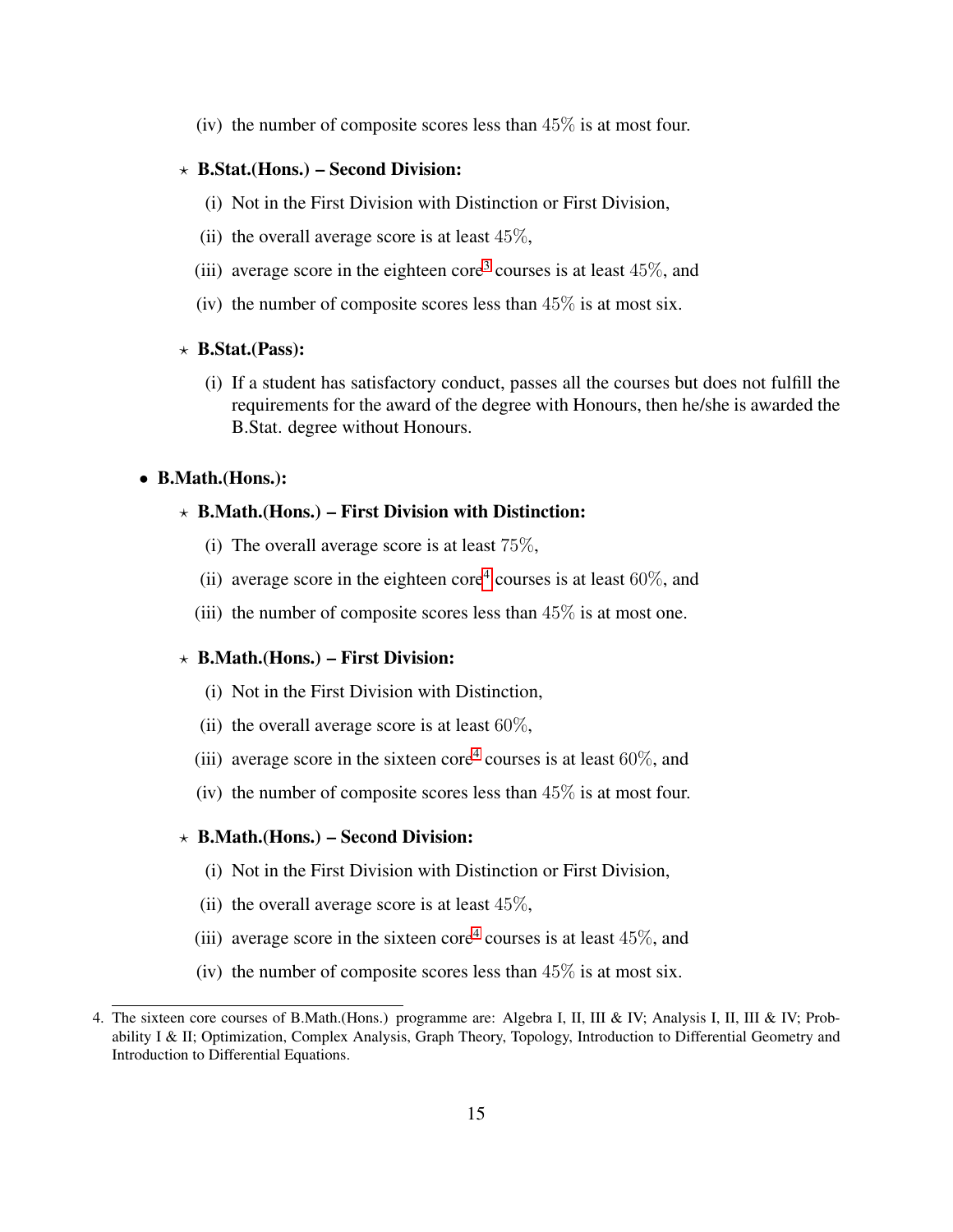#### $\star$  B.Math.(Pass):

(i) If a student has satisfactory conduct, passes all the courses but does not fulfill the requirements for the award of the degree with Honours, then he/she is awarded the B.Math. degree without Honours.

#### • M.Stat., M.Math., MS(QE), MS(LIS) and M.Tech.(CS):

#### $\star$  First Division with Distinction:

- (i) The overall average score is at least 75%, and
- (ii) the number of composite scores less than  $45\%$  is at most one.

#### $\star$  First Division:

- (i) Not in the First Division with Distinction,
- (ii) the overall average score is at least  $60\%$ , and
- (iii) the number of composite scores less than  $45\%$  is at most two.

#### $\star$  Second Division:

- (i) Not in the First Division with Distinction or First Division,
- (ii) the overall average score is at least 45%.

#### • MS(QMS) and M.Tech.(QROR):

#### $\star$  First Division with Distinction:

- (i) The overall average score is at least 75%, and
- (ii) the number of composite scores less than  $45\%$  in non-core<sup>[1,](#page-13-3)[2](#page-13-4)</sup> courses is at most one course.

#### $\star$  First Division:

- (i) Not in the First Division with Distinction,
- (ii) the overall average score is at least  $60\%$ , and
- (iii) the number of composite scores less than  $45\%$  in non-core<sup>[1](#page-13-3)[,2](#page-13-4)</sup> courses is at most two.

#### $\star$  Second Division:

- (i) Not in the First Division with Distinction or First Division,
- (ii) the overall average score is at least  $45\%$ .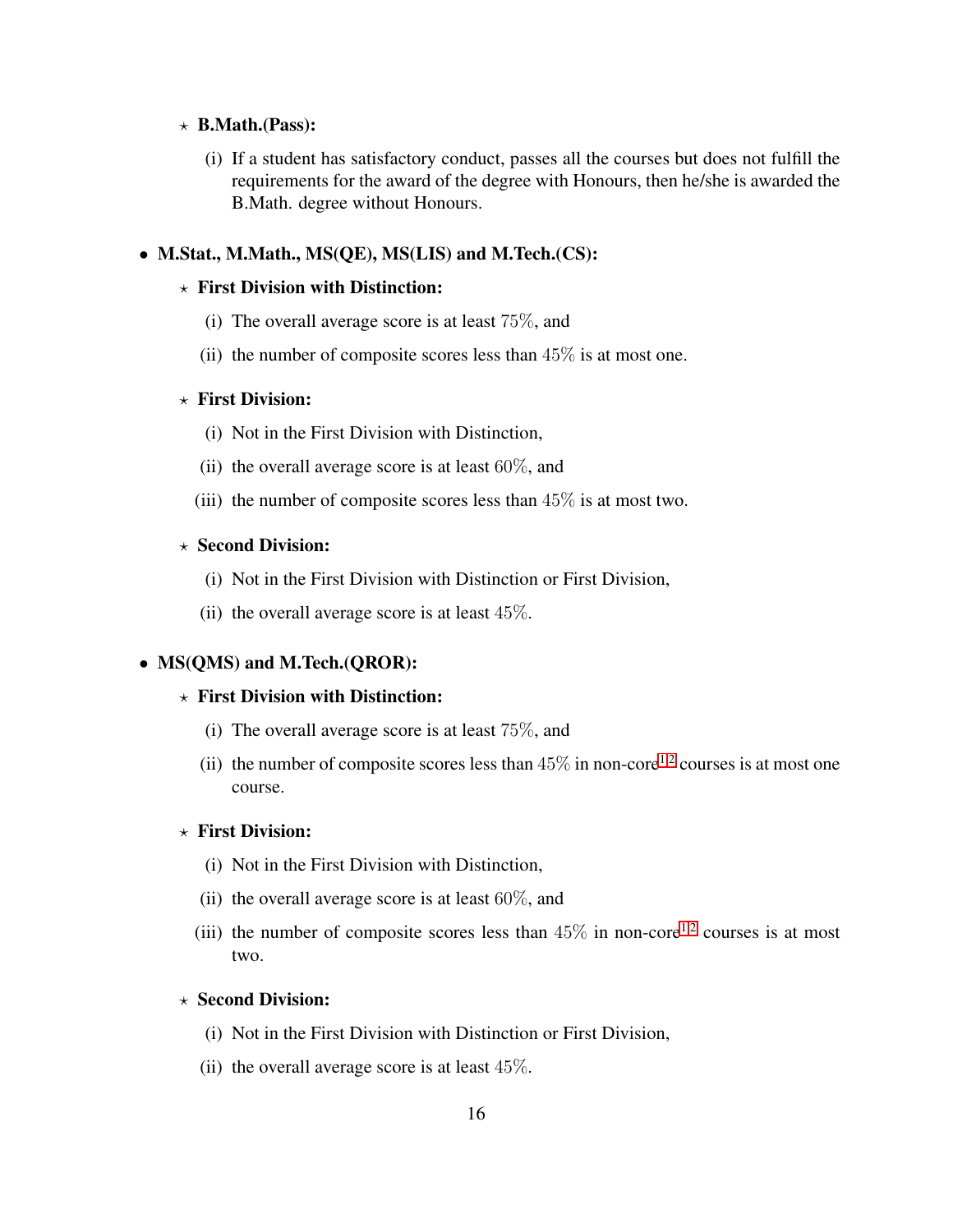## <span id="page-21-0"></span>5.11 Award of Certificates

A student passing a degree programme of the Institute is given a certificate mentioning the division. The Certificate is awarded in the annual Convocation of the Institute following the last semestral examination.

Along with the certificate a marksheet is also given, which includes a list of all the credit and non-credit courses taken along with the respective composite scores.

## <span id="page-21-1"></span>5.12 Stipend

Other than refundable Library and Hostel deposit (see Sections [6.2](#page-24-2) and [6.3](#page-24-3) for more details) and the recurring mess fees there are no fees charged by the institute for the bachelor and master programmes, including the M.Tech. programmes. A monthly Stipend of Rs. 3,000 in the bachelor programmes, Rs. 5,000 in the master programmes, and Rs. 8,000 in the M.Tech. programmes are awarded at the time of admission to each student, which is valid initially for the first semester only. Stipends are given after the end of each month for twelve months in each academic year. The first stipend is given two months after admission with retrospective effect provided the student continues in the programme he/she got enrolled, for at least two months.

The amount of stipend to be awarded in each subsequent semester depends on academic performance, conduct, and attendance, as specified below, provided the requirements for continuation in the academic programme (excluding repetition) are satisfied (also see Sections [5.7](#page-17-0) and [5.4\)](#page-12-2):

- 1. *Students having other scholarships*: If a student is getting a scholarship from another government agency then the stipend will be discontinued. If during a degree programme a student obtains any scholarship with retrospective effect then the student should return the stipend given by the institute. Failure to do so will be deemed as unsatisfactory conduct and corresponding rules shall apply (see Section [5.4](#page-12-2) for more details).
- 2. *Performance in course work*: If, in any particular semester, (i) the composite score in any course is less than 35%, or (ii) the composite score in more than one course (two courses in the case of the first semester of the first year) is less than  $45\%$ , or (iii) the average composite score in all credit courses is less than 45%, no stipend will be awarded in the following semester.

If all the requirements for continuation of the programme are satisfied, the average composite score is at least 60% and the number of credit course scores less than 45% is at most one in any particular semester (at most two in the first semester of the first year), the full value of the stipend is awarded in the following semester.

If all the requirements for continuation of the programme are satisfied, the average composite score is at least 45% but less than 60%, and the number of credit course scores less than 45% is at most one in any particular semester (at most two in the first semester of the first year),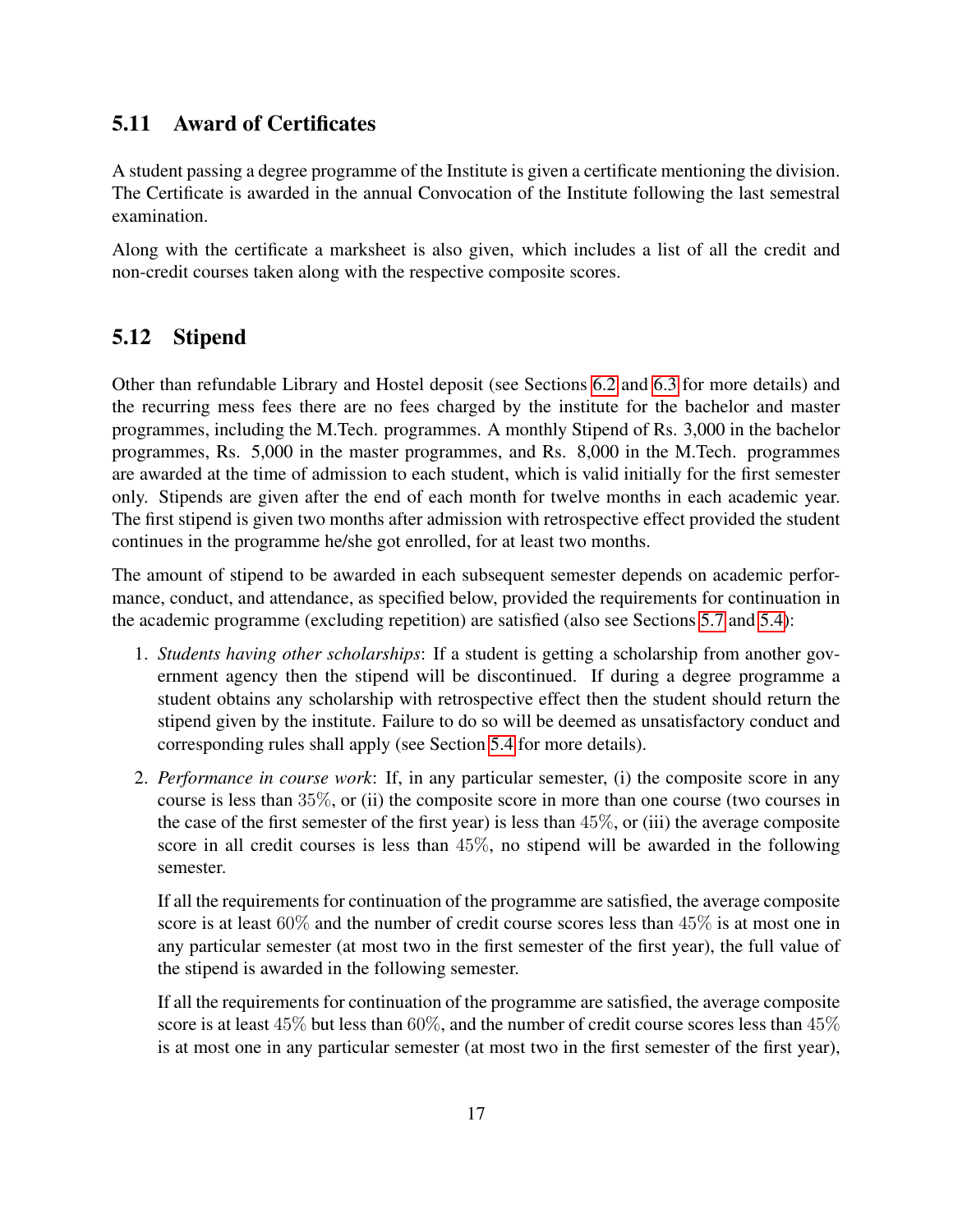the stipend is halved in the following semester.

All composite scores are considered after the respective back-paper examinations. Stipend is fully withdrawn as soon as the requirements for continuation in the academic programme are not met.

- 3. *Attendance*: If the overall attendance in all courses in any semester is less than 75%, no stipend is awarded in the following semester.
- 4. *Conduct*: The Dean of Studies/Associate Dean/Students' Academic Affairs In-charge, at any time, in consultation with the respective Teachers' Committee, may withdraw the stipend of a student fully for a specific period if his/her conduct in the campus is found to be unsatisfactory (see Section [5.4](#page-12-2) for more details).

Once withdrawn, stipends may be restored in a subsequent semester based on improved performance and/or attendance, but no stipend is restored with retrospective effect.

A repeating student will not get any stipend or contingency grant or prizes during the repeat year. However, if she/he is from such an economically underprivileged background that this step will force him/her to discontinue, then she/he can appeal to the Dean of Studies or the Students Incharge, for financial support.

## <span id="page-22-0"></span>5.13 Contingency Grant and Prize Money

Each student receives an annual contingency grant of Rs. 3,000 in the bachelor programmes, Rs. 5,000 in the master programmes, and Rs. 8,000 in the M.Tech. programmes provided he/she is entitled to receive full stipends (see Section [5.12](#page-21-1) for details). In addition to it, in each semester the Teachers' Committee may nominate few students for their outstanding performances for certain amount of cash awards as prize money.

The following guidelines are currently in place for the utilization of the of contingency grants and the prize money:

- 1. Expenditure related to the following will be reimbursed from the contingency grant/ prize money:
	- (a) Photocopying
	- (b) Printing
	- (c) Postage and courier charges
	- (d) Purchase of
		- i. books, including e-books related to course work (any book may be purchased with prize money);
		- ii. stationery items relevant to course work;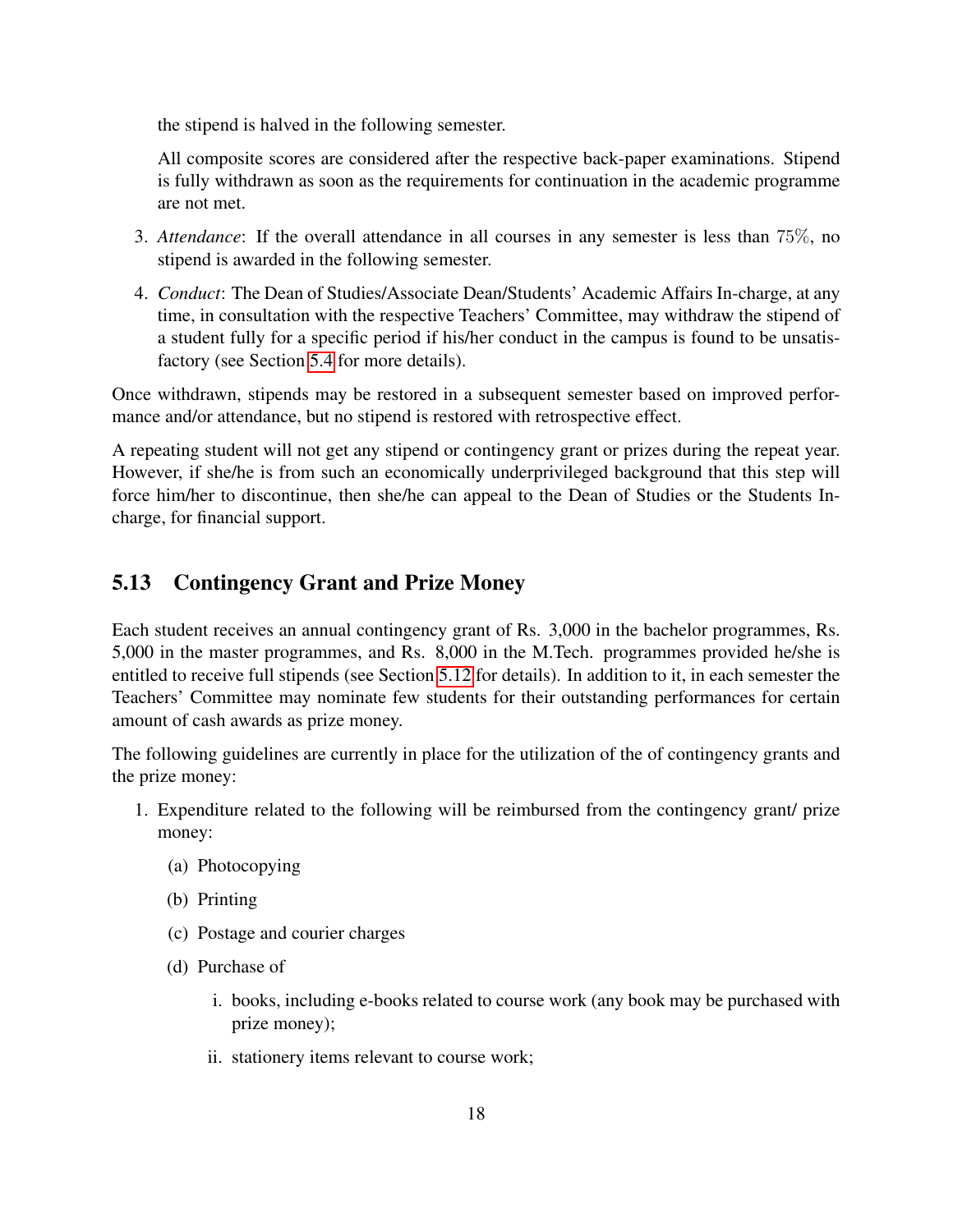- iii. computer peripherals (revenue items only, like keyboard, mouse, headphone/microphone, speakers);
- iv. portable storage media (for example, Pen Drive, External Hard Disk, Memory Card, DVD-R, DVD-RW, CD-R, CD-RW, DAT Cartridge);
- v. software related to course work.
- (e) Membership Fees for professional organisations.
- (f) Seminars/Workshop/Schools/Conferences
	- i. Within India: TA/DA and Registration fees.
	- ii. Outside India: Registration, Visa and Medical Insurance fees
- (g) Laboratory Consumable items.
- (h) Subscription/purchase of Journals not subscribed by the Library.
- (i) Publication fee or additional charges (e.g., overlength fee) for publication in journals.

This list will be reviewed from time to time.

- 2. The Initial Approving Authority is the Class Teacher.
- 3. When approving a contingency claim bill, the initial approving authority shall verify that the items have been purchased by the student.
- 4. All bills should be in the name of the student and have been issued in the appropriate financial year.
- 5. Books purchased should have the name of the student written on their first page.
- 6. Identification number/License number of electronic items and software should be mentioned in the contingent claim form.
- 7. Since the annual contingency grant is given for the entire academic year, students claiming reimbursement for expenses made in a financial year must ensure that their claim forms are submitted well in advance for processing to be completed by the 31st of March.
- 8. The unspent balance of the contingency grant at the end of any academic year will not be carried forward to the next year.
- 9. A student can make claims under his/her contingency grant only when he/she is getting full stipend at that point in time, that is, at the time of submission of bills, the student should be getting full stipend, bill dates should be in the appropriate financial year and the claim should be in the appropriate academic year. If stipend is restored, then the student becomes eligible again for making claims under his/her contingency grant.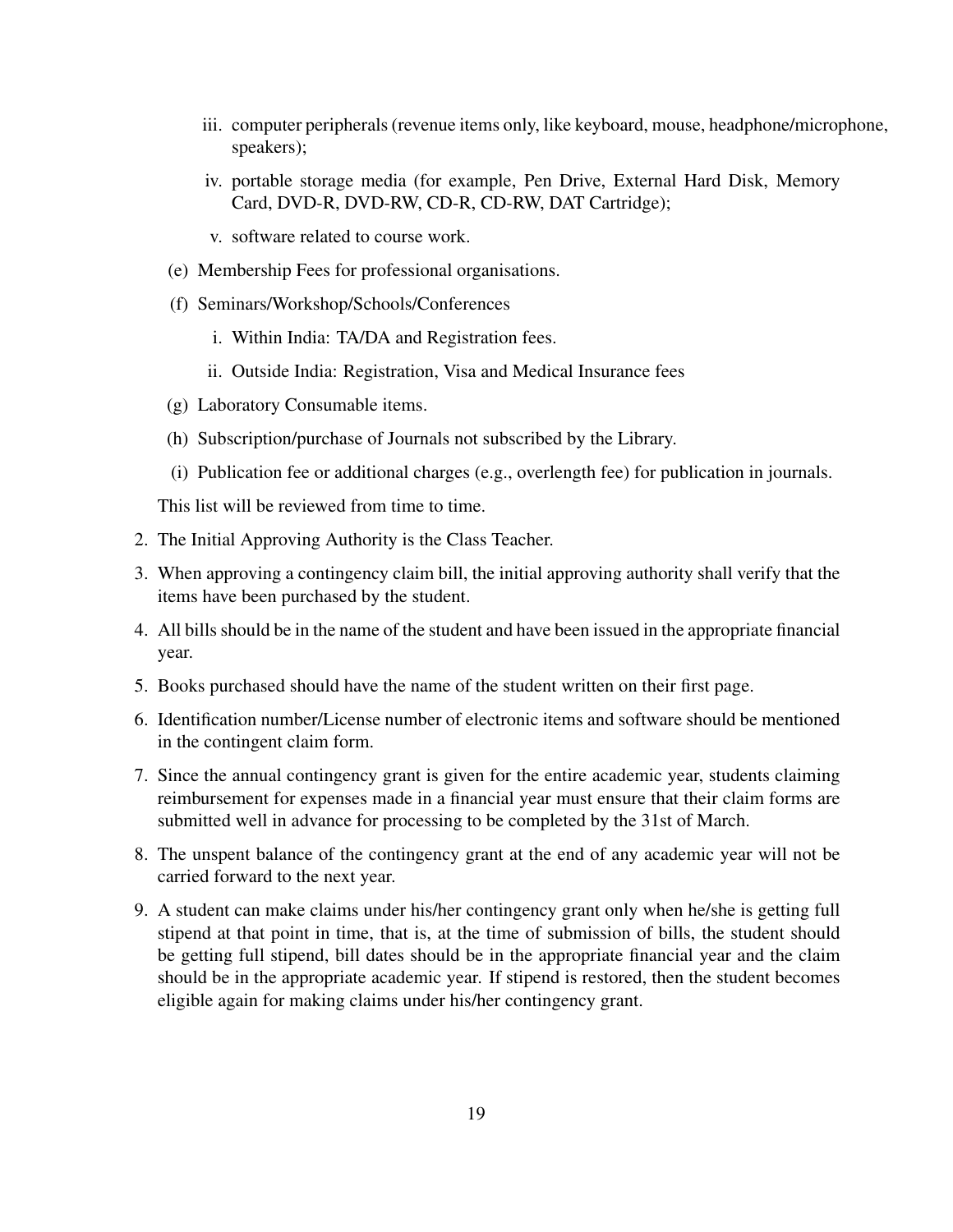## <span id="page-24-0"></span>6 Miscellaneous

## <span id="page-24-1"></span>6.1 Medals and Prizes

There are several prizes and medals for outstanding performance in various degree programmes of the Institute. Currently, following prizes are given from various sources:

| Degree Programme | Name of the Medal/Award/Prize               | <b>Selection Criterion</b>            |  |  |  |  |  |  |
|------------------|---------------------------------------------|---------------------------------------|--|--|--|--|--|--|
|                  | ISIAA - Mrs. M. R. Iyer Memorial Gold Medal | Outstanding overall performance       |  |  |  |  |  |  |
| B.Stat.          | D. Basu Memorial Gold Medal                 | Outstanding performance               |  |  |  |  |  |  |
|                  | Nikhilesh Bhattacharya Memorial Gold Medal  | <b>Best Performance in Statistics</b> |  |  |  |  |  |  |
|                  | Mukul Chaudhuri Cash Award                  | <b>Best Female Student</b>            |  |  |  |  |  |  |
| B.Math.          | S. H. Aravind Gold Medal                    | Outstanding performance               |  |  |  |  |  |  |
| M.Stat.          | ISIAA - Mrs. M. R. Iyer Memorial Gold Medal | Outstanding overall performance       |  |  |  |  |  |  |
|                  | P. C. Mahalanobis Memorial Gold Medal       | Outstanding performance               |  |  |  |  |  |  |
| M.Math.          | ISIAA – P. C. Panesar Memorial Gold Medal   | Outstanding overall performance       |  |  |  |  |  |  |
| MS(QE)           | Sanghamitra Das Memorial Gold Medal         | Outstanding overall performance       |  |  |  |  |  |  |
|                  | ISIAA - Rashi Ray Memorial Medal            | Outstanding overall performance       |  |  |  |  |  |  |
| M.Tech.(CS)      | <b>Sunity Kumar Pal Memorial Gold Medal</b> | <b>For Best Dissertation</b>          |  |  |  |  |  |  |
|                  | <b>TCS Award</b>                            | For Best Dissertation                 |  |  |  |  |  |  |
| M.Tech.(QROR)    | ISIAA – Mrs. M. R. Iyer Memorial Gold Medal | Outstanding overall performance       |  |  |  |  |  |  |

## <span id="page-24-2"></span>6.2 Library Rules

Every student is allowed to use the reading room facilities in the library and allowed access to the stacks. Students need to pay a security deposit of an amount fixed by the Institute (and periodically revised) in order to avail of the borrowing facility. Details of the library rules are posted in the libraries.

## <span id="page-24-3"></span>6.3 Hostel Facilities

The Institute provides limited hostel facility for male and female students in the Headquarters and in all its centres. However, it may not be possible to accommodate all students in the hostels. The students have to pay a caution deposit of an amount fixed by the Institute (and periodically revised) and a minimal monthly room rent. Limited medical facilities are available free of cost at the Headquarters in Kolkata and in all of its centres.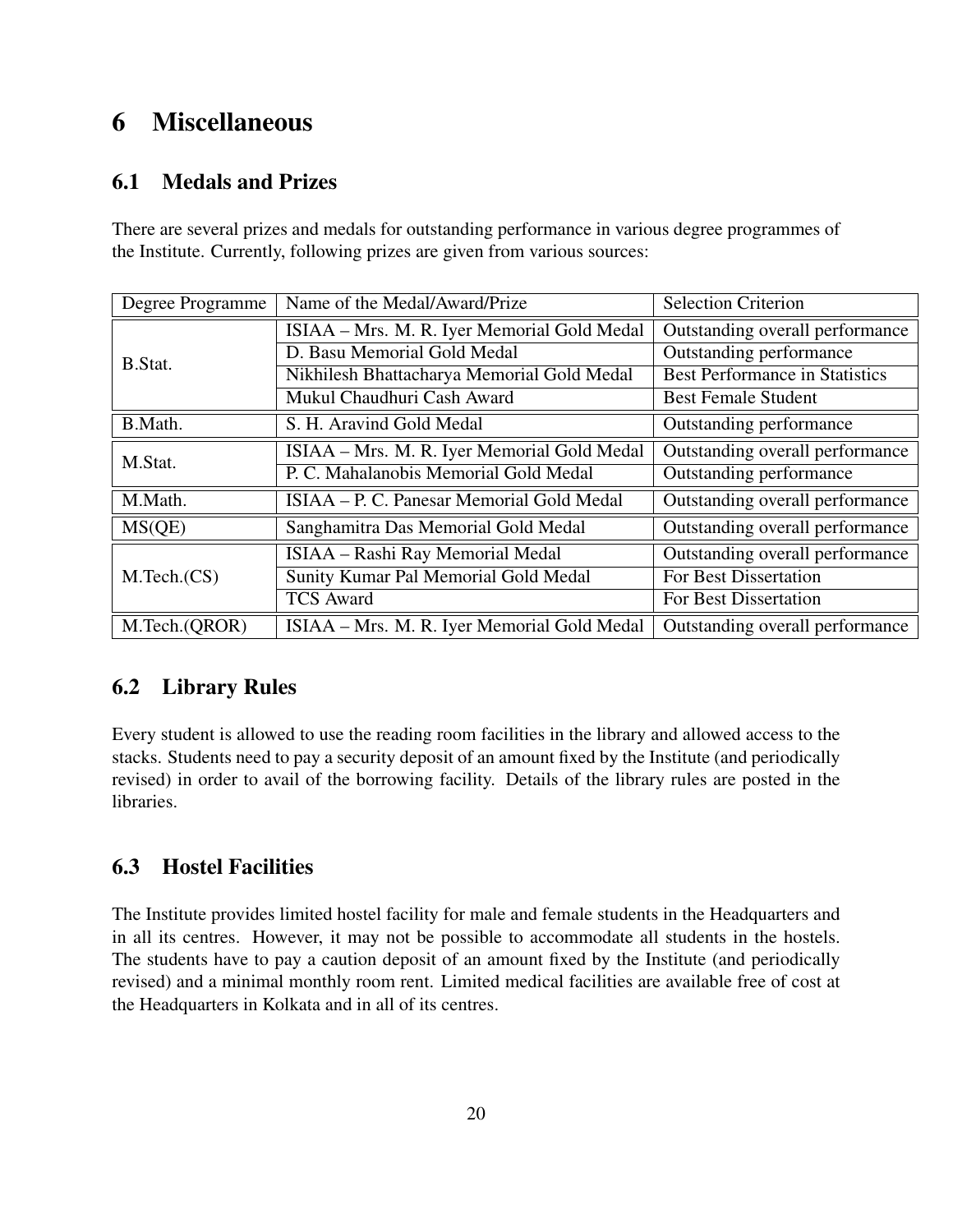### <span id="page-25-0"></span>6.4 Field Training Programme

All expenses for the necessary field training programmes are borne by the Institute, as per the Institute rules.

### <span id="page-25-1"></span>6.5 Educational Tour

Students of all bachelor and master degree programmes are allowed to go for an annual Educational Tour conducted by the Institute. Following are the guidelines for the Educational Tour:

- 1. For the purpose of Educational Tour, students of a relevant centre should form a tour organizing committee, the composition of which needs to be intimated to the Tour Guidelines committee. The students from Chennai may be encouraged to join the tour organized by the students from Kolkata.
- 2. The tour organizing committee has to take a priori approval of the tour proposal from the Dean/Associate Dean. A tour comprising at most five nights of hotel stay except travel days will be allowed. No pilot tours will be entertained. The tour proposal has to explicitly include an educational component like a visit to an educational institute or an industry visit or attending a conference/lecture, etc. The proposed tour timings should not affect regular class and examinations. After the tour is complete a report has to be mandatory submitted to the Tour Guidelines Committee.
- 3. The students have to carry ISI Identity Card during travel. At least one faculty/SRF has to accompany the students during the travel and he/she has to stay at the same hotel and travel in the same train. If there is a girl student in the touring party, it is recommended that there should be one female faculty/SRF as an accompanying person. The accompanying faculty/SRF(s) will be reimbursed Hotel charges and per diem costs as per his/her entitlement according to ISI rules. A student can go on a maximum of one such tour per academic year.
- 4. ISI travel cell will arrange the purchase of tickets for the relevant travel. The Institute shall bear travel expenses up to a maximum of Rs. 1,500 per student. The students will be entitled to sleeper class travel in trains anywhere in India/Nepal/Bhutan. For each student, the maximum expenditure covered by the Institute shall be as follows: Rs. 400 for hotel stay per night and Rs. 150 for food per day during their stay and Rs. 250 for food during the travelling time. Hence, the maximum expenditure borne by the Institute per student in a tour programme will be Rs. 4,500 with the restriction of maximum expenditure covered under each head as mentioned above.

## <span id="page-25-2"></span>6.6 Students Receiving Stipends/Scholarships from External Agencies

As mentioned in Section [5.12,](#page-21-1) if a student is awarded a stipend/scholarship from another government agency then the stipend paid by ISI will be discontinued. If, during a degree programme, a